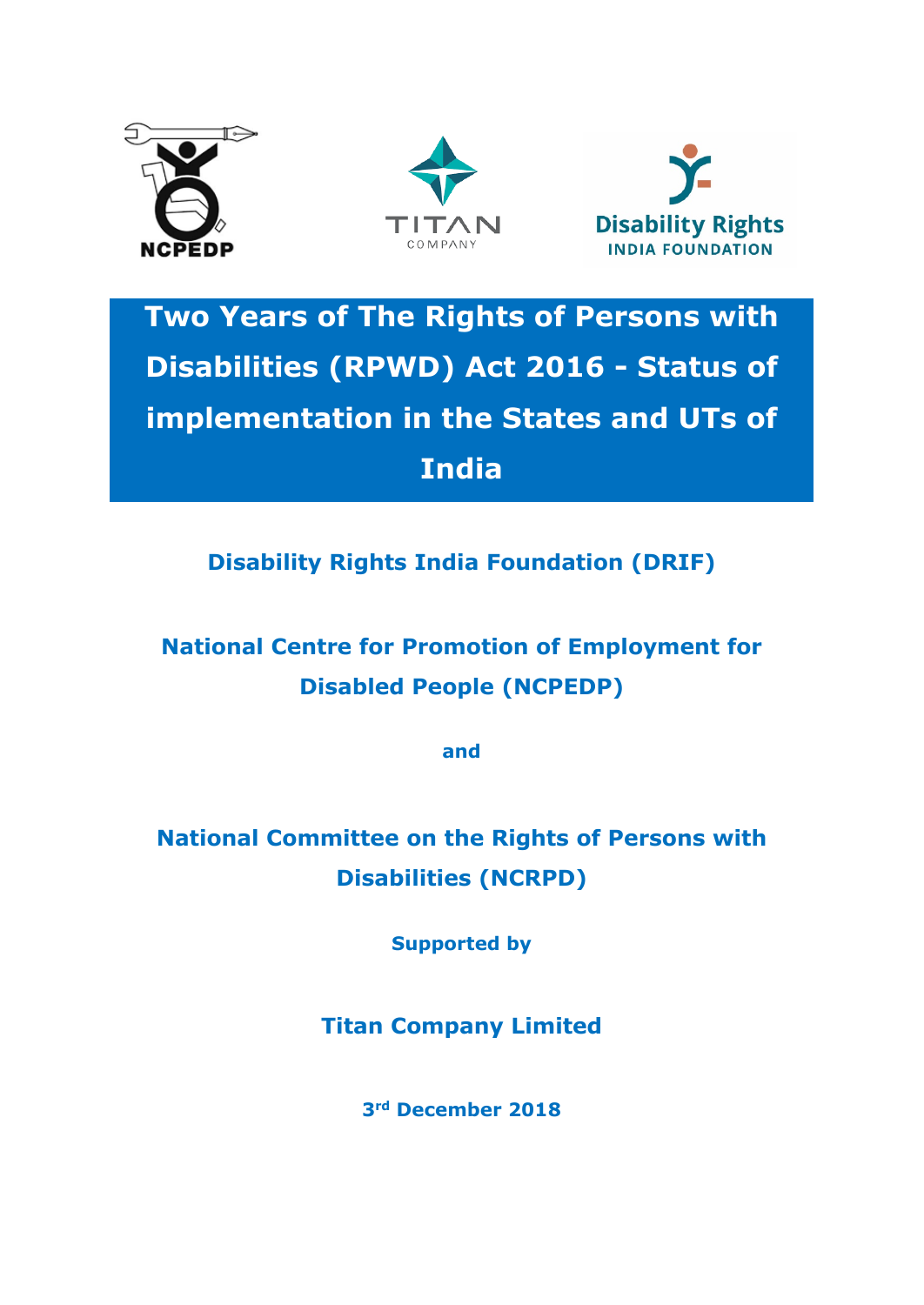# **Table of Contents**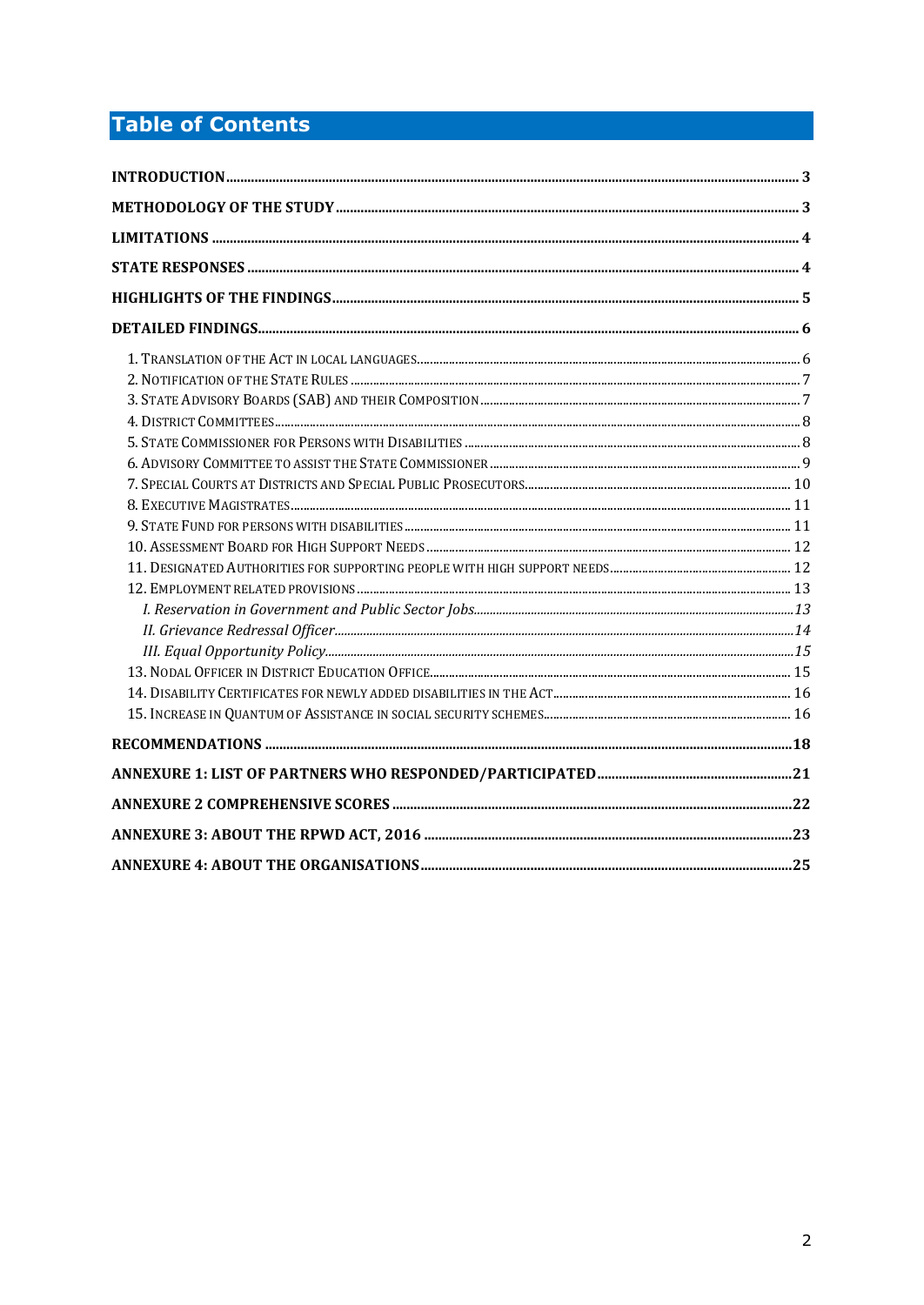#### <span id="page-2-0"></span>**Introduction**

The Rights of Persons with Disabilities (RPWD) Act was passed by both houses of the Parliament on 16<sup>th</sup> December 2016. The Act has several provisions, which if implemented, could be a "game changer" for people with disabilities in India. It will now be two years in December 2018 since the passage of the Act. Therefore, Disability Rights India Foundation (DRIF) in collaboration with National Centre for Promotion of Employment for Disabled People (NCPEDP) and National Committee on the Rights of Persons with Disabilities (NCRPD) with the support of Titan Company Limited decided to undertake a Study to evaluate the progress made vis-a-vis the implementation of The RPWD Act in the States and Union Territories of India.

# <span id="page-2-1"></span>**Methodology of the Study**

DRIF framed a Questionnaire in order to gather information regarding the status of implementation of The RPWD Act, 2016. As this was the first study on the Act, we decided to focus on the State's administrative machinery i.e. rules, administrative structures, notifications, funds, appointments, etc., which facilitate the implementation of the Act. The Questionnaire comprised of 19 questions relating to the system/machinery for implementing The RPWD Act in the States and UTs.

The questions were on:

- 1. Notification of State Rules
- 2. Constitution of State Advisory Board (SAB)
- 3. Composition of SAB
- 4. Formation of District Committees
- 5. Appointment of State Commissioners for Persons with Disabilities
- 6. Constitution of Advisory Committee
- 7. Specification of Special Courts
- 8. Appointment of Special Public Prosecutors
- 9. Specification of Executive Magistrates
- 10. Constitution of State Fund
- 11. Establishment of Assessment Board for certifying people with high support need
- 12. Establishing/specifying Designated Authority for deciding the manner of support for people with high support needs
- 13. Constitution of Expert Committee for identifying posts for people with benchmark disabilities
- 14. Notification issued regarding the increase in employment quota from 3% to 4%.
- 15. Number of establishments that have registered an Equal Opportunity (EO) Policy with the Commissioner
- 16. Number of establishments the have notified the authorities regarding the appointment of Grievance Redressal Officers (GROs)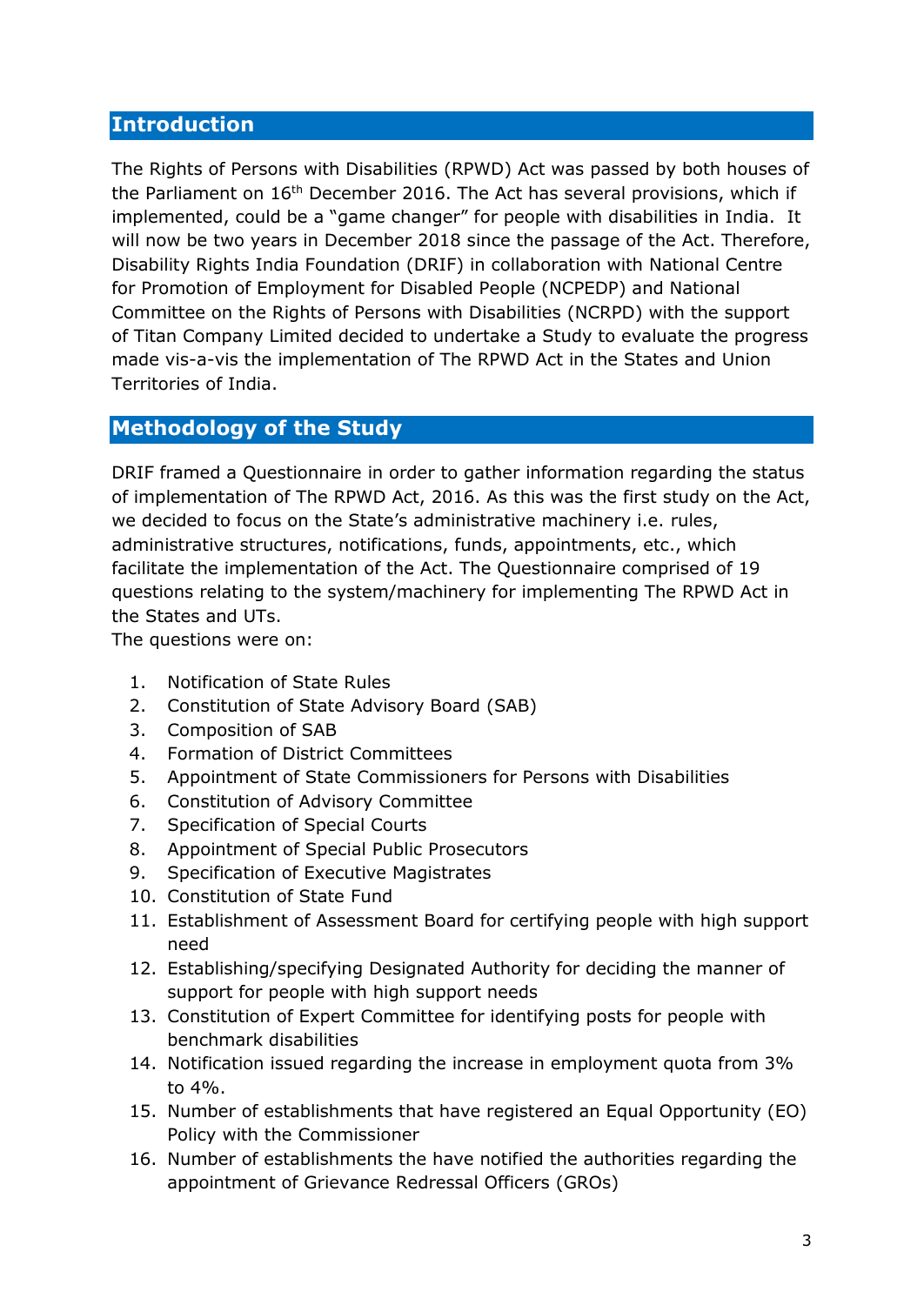- 17. Appointment of Nodal Officer for education in the District
- 18. Issuance of disability certificates for newly added disabilities
- 19. Notification for increasing the quantum of assistance in social security schemes

NCPEDP identified partners/organisations/individuals in each State and UT (hereafter referred as "Partners" in the Study) who could gather the information from reliable source/s and fill the Questionnaire. Partners collected information from Social Welfare Department officials/State Commissioners and some filed RTIs to collect the information. List of partners is given in Annexure 1. We also asked queries on the responses received to ensure that the data is authentic. We collated the information in a Excel Sheet and analysed the data. Please refer to Annexure 2 for the scores.

#### <span id="page-3-0"></span>**Limitations**

The Study does not cover all the provisions in the Act. As mentioned above in the 'Methodology' section, the focus of this Study was to assess if the systems were in place to facilitate the implementation of the Act.

#### <span id="page-3-1"></span>**State Responses**

Number of the States and UTs: 36 Responses Received: 24 States and UTs Response Rate: 66.7%<sup>[1](#page-3-2)</sup>

The States and UTs that have responded are given below.

- 1. Andaman & Nicobar Islands
- 2. Andhra Pradesh
- 3. Assam
- 4. Bihar
- 5. Chandigarh
- 6. Delhi
- 7. Goa
- 8. Haryana
- 9. Himachal Pradesh
- 10. Jammu & Kashmir<sup>1</sup>
- 11. Kerala
- 12. Madhya Pradesh
- 13. Manipur
- 14. Meghalaya
- 15. Nagaland
- 16. Odisha

-

<span id="page-3-2"></span> $1$  Jammu and Kashmir is yet to enact the Act in their State.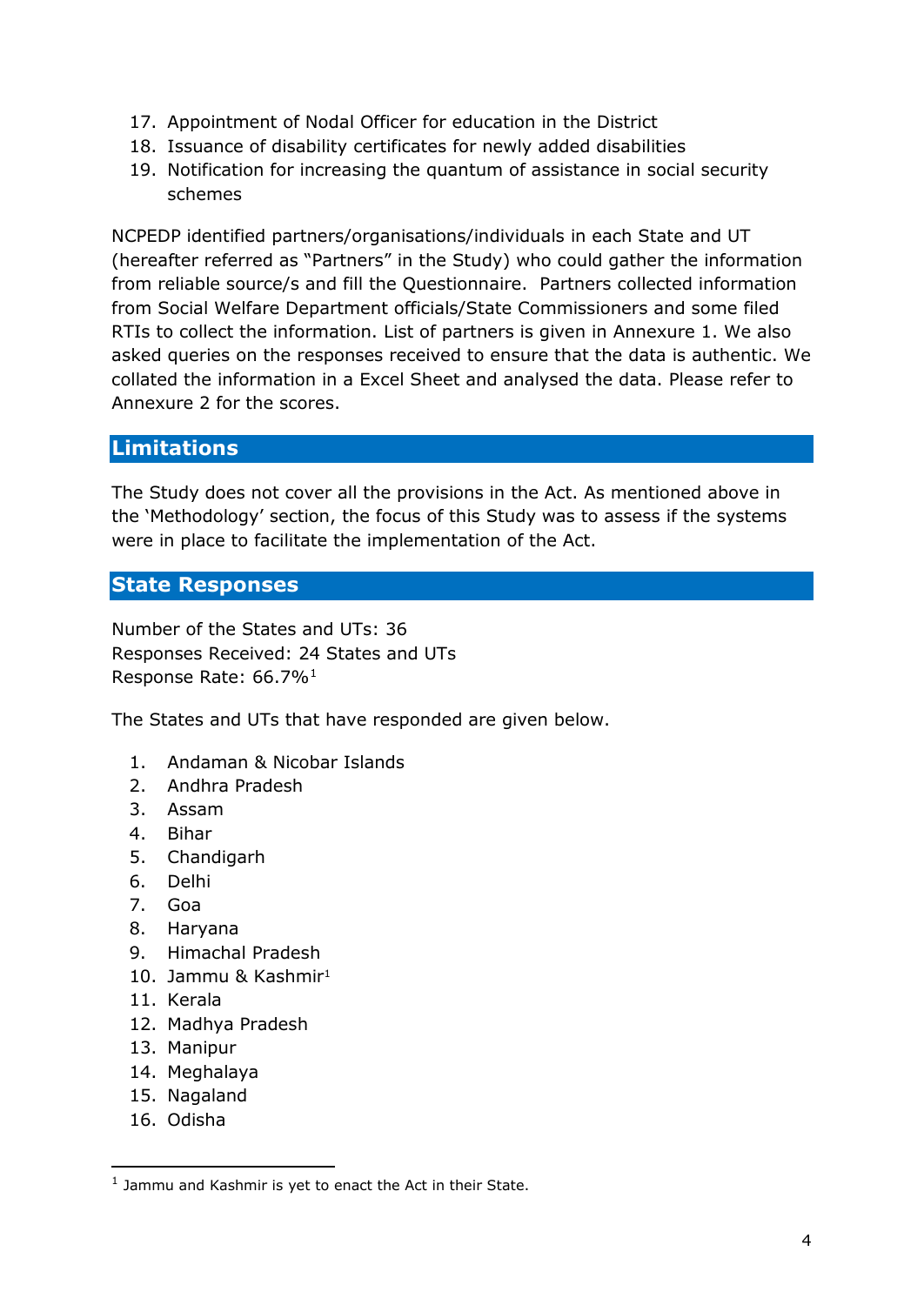- 17. Puducherry
- 18. Punjab
- 19. Tamil Nadu
- 20. Telangana
- 21. Tripura
- 22. Uttar Pradesh
- 23. Uttarakhand
- 24. West Bengal

#### <span id="page-4-0"></span>**Highlights of the Findings**

Based on the responses from 24 States and UTs, the major findings were:

- 1. Majority of the States (58.3%) have not notified the State Rules, inspite of the Act mandating that it should be notified within six months of the enforcement of the Act.
- 2. Government has translated the Act *only* in two languages i.e. Hindi and Odiya, out of 21 official languages. (The Act has been translated by NCPEDP in 9 languages and in Sign Language.).
- 3. 50% of the States and UTs have not constituted State Advisory Boards (SAB) and 83.3% have not constituted the District Committees.
- 4. 37.5% of the States have not appointed Commissioners for Persons with Disabilities. Even in the 62.5% of the States where there are Commissioners, the progress has not been substantial. The reason could be that many States do not have full time commissioners. Only 3 States (12.5%) have constituted Advisory Committees, comprising of experts, to assist the State Commissioner.
- 5. 79.2% of the States have not constituted the State Fund for implementing the Act.
- 6. Only 4 States (16.7%) have appointed a Nodal Officer in the District Education Office to deal with all matters relating to admission of children with disabilities.
- 7. 58.3% of the States have not notified Special Courts in the Districts for the purpose of trying offences under the Act and 87.5% have not appointed Special Public Prosecutors as mandated by the law.
- 8. 87.5% of the States do not have Designated Authorities to decide the nature and manner of support to persons with high support needs for exercising their legal capacity.
- 9. As per the Act, every establishment (private and government) has to formulate an EO Policy and register it with the Disables Commissioner. However, 91.7% of States have reported NIL to the question as to how many EO policies that they have received from the Government. Only two States - Delhi and Himachal Pradesh have reported they have received 1244 and 1 EO policy respectively from the establishments. 54.2% have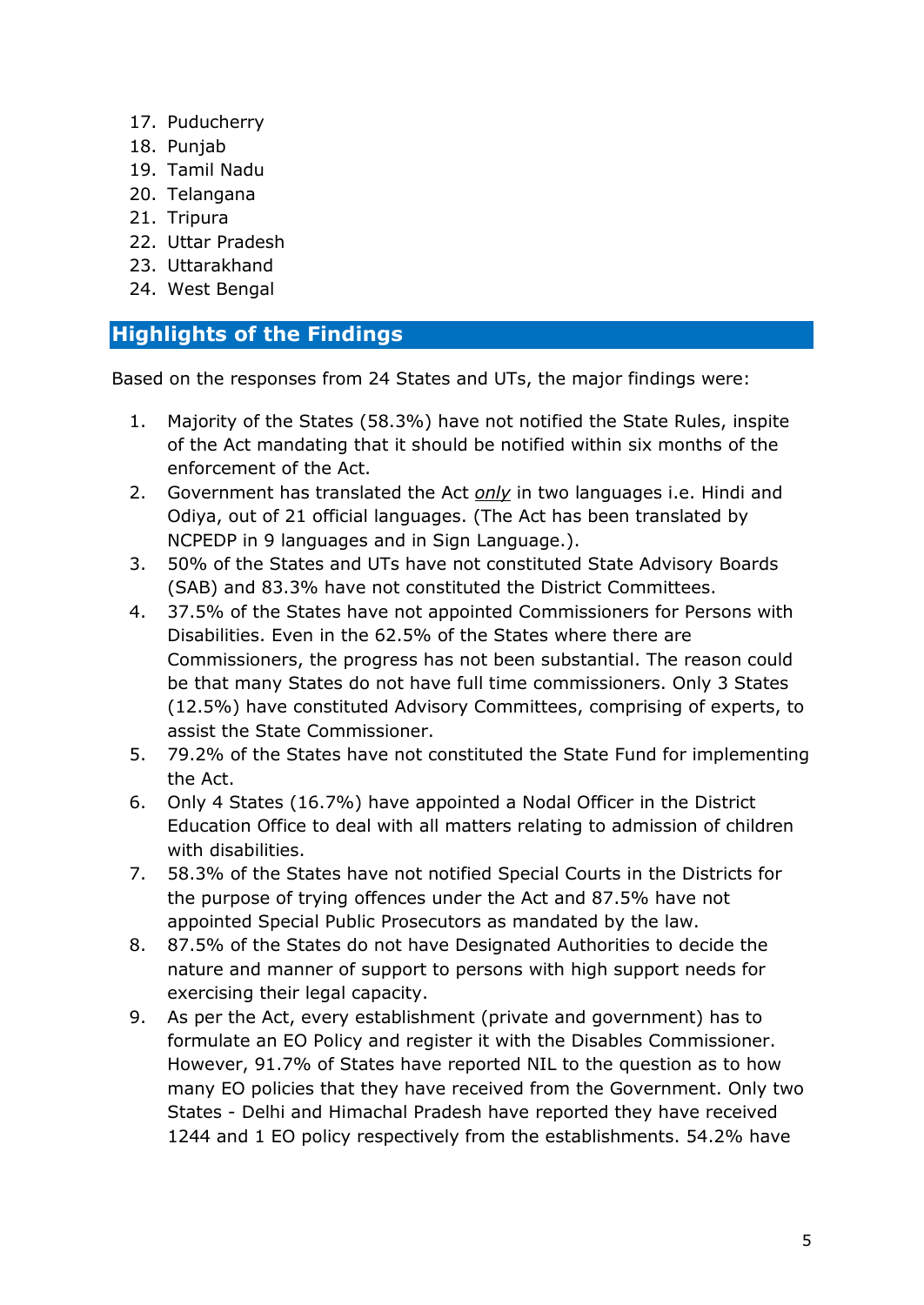not issued notifications for increasing reservation in employment from 3% to 4% in the government and public sectors.

10. Only one State has taken some action with regard to providing increased quantum of assistance by (at least twenty-five per cent) for people with disabilities in social security schemes. Only 50% Of the States have started issuing disability certificates pertaining to the new disabilities that have been added in the Act.

Out of the 24 States/UTs, Madhya Pradesh and Odisha have scored the highest i.e they have answered in affirmative for 12 out of 19 questions (63.2%) regarding the existence of state machinery for implementing the Act. 10 States/UTs have scored extremely low i.e. that is they have answered in the affirmative for less than 25% of the questions, indicating that very few of the systems required for implementing the Act are in place. (Details of the State Scores are in Annexure 2).

## <span id="page-5-0"></span>**Detailed Findings**

## <span id="page-5-1"></span>**1. Translation of the Act in local languages**

As per the responses received, the Act has been translated by the Central Government only in two languages, i.e. Hindi and Odiya, out of the 21 official languages present in the country. (see the website https://en.wikipedia.org/wiki/Languages of India).

Considering the importance of making the Act available in a local language in order to ensure wider dissemination, NCPEDP with the support of the State Partners have translated the Act in ten languages, including Sign language. These are given below.

- 1. Assamese
- 2. Bengali
- 3. Gujarati
- 4. Kannada
- 5. Marathi
- 6. Odiya
- 7. Sign Language
- 8. Tamil
- 9. Telugu
- 10. Urdu

The State Governments are urged to adopt the translations and make it available on their official websites and disseminate copies to all the relevant stakeholders.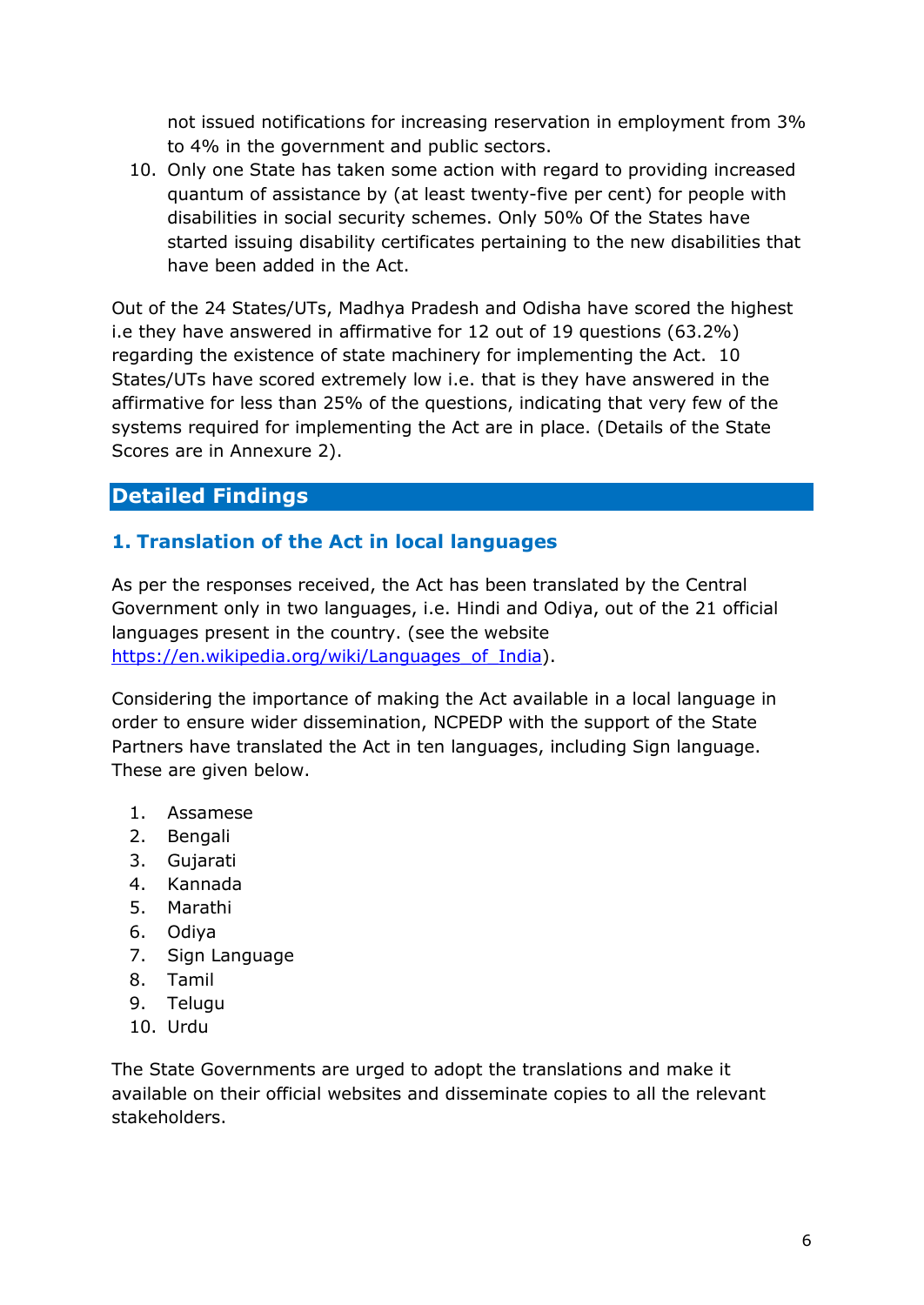## <span id="page-6-0"></span>**2. Notification of the State Rules**

The States that have notified the State Rules are:

- 1. Bihar
- 2. Chandigarh
- 3. Madhya Pradesh
- 4. Manipur
- 5. Meghalaya
- 6. Odisha
- 7. Tamil Nadu
- 8. Telangana
- 9. Uttar Pradesh
- 10. West Bengal

Out of the 24 responses received, only 10 States (41.7%) have notified the State Rules. A few States have mentioned that they have drafted the Rules but haven't notified them.

As per Section 101 (1) of the Act, State Governments are required to notify the State Rules within six months from the date of commencement of this Act.

Notifying State Rules is the first the step towards implementing the Act in the State. The Rules provide the manner in which the committees/boards have to be constituted, the procedures for transaction of business in the meetings of the Boards/Committees, the salaries and allowances of Commissioners and staff and other members and several other aspects.

#### <span id="page-6-1"></span>**3. State Advisory Boards (SAB) and their Composition**

The following States have constituted the SAB:

- 1. Assam
- 2. Goa
- 3. Himachal Pradesh
- 4. Kerala
- 5. Madhya Pradesh
- 6. Manipur
- 7. Meghalaya
- 8. Nagaland
- 9. Odisha
- 10. Punjab
- 11. Tamil Nadu
- 12. Uttarakhand

It is seen that only 12 out of 24 States (50%) have appointed a State Advisory Board (SAB).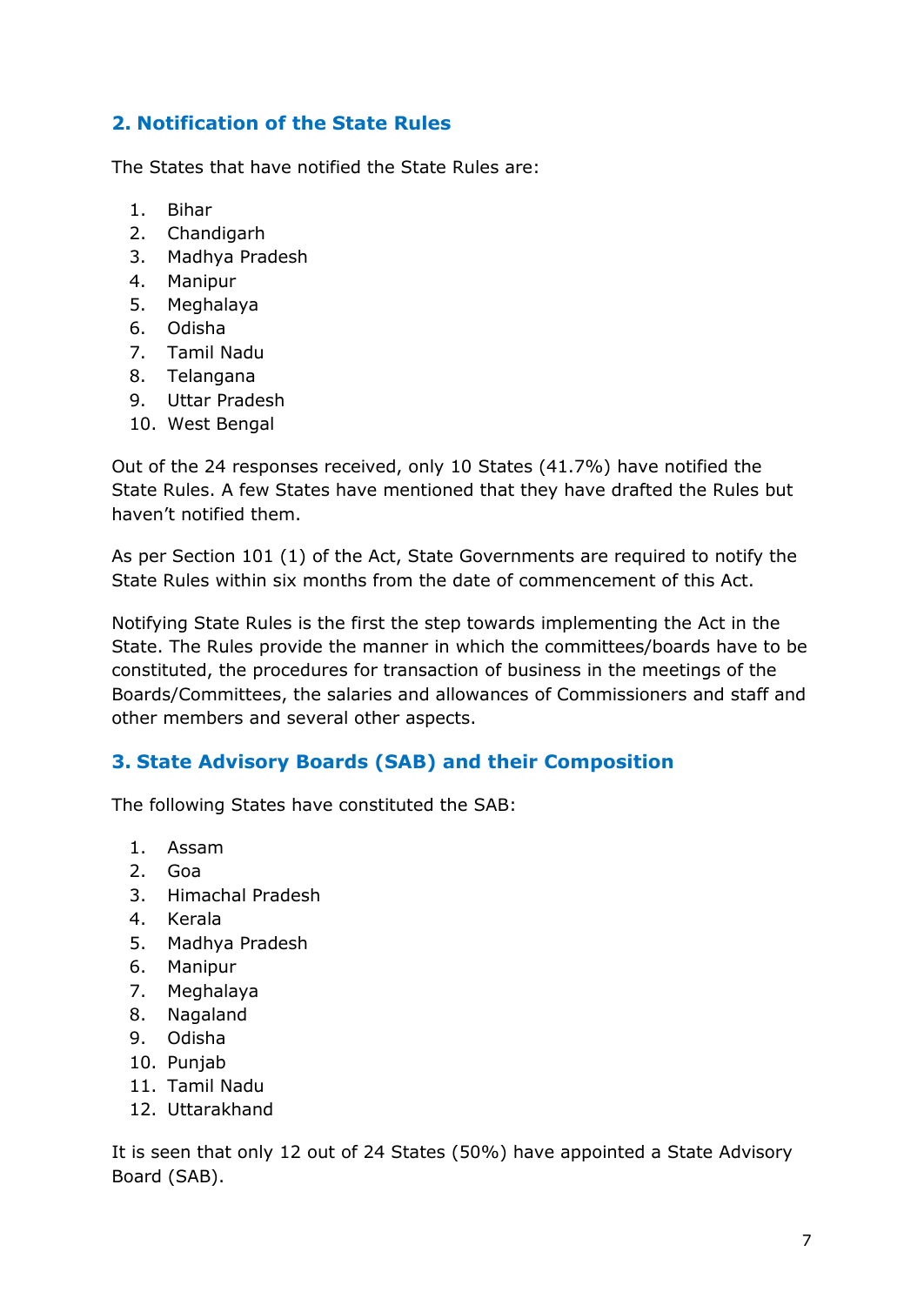SABs have an important role to play in ensuring the implementation of the Act in the State. The Board is chaired by the Minister in charge of the Department in the State Government dealing with disability matters and the members include the Secretaries of various concerned departments, members of the State Legislature and 15 representatives from the disability sector (5 experts and 10 from NGOs/DPOs).

Further, the law states that the ten members of NGO/DPOs, as far as practicable, should be persons with disabilities and among them, at least five should be women and at least one person each should be from the Scheduled Castes and the Scheduled Tribes. However, some States seem to have ignored these mandates while constituting their SAB. For example, as per the response, in one State, out of the 10 representatives from NGO/DPOs, only 4 were women. Most notifications do not mention the disability of the member. Hence, it was not possible to check the number of people with disabilities in the Boards. Similarly, it is not clear how may belong to the SC and ST categories.

## <span id="page-7-0"></span>**4. District Committees**

The States/UTs that have constituted District Committees are:

- 1. Chandigarh
- 2. Madhya Pradesh
- 3. Meghalaya
- 4. Odisha

It is seen that only 4 States/UTs (16.7%) have constituted District Committees.

As per Section 101 (1) (k) of the Act, the State Rules should detail the composition and the functions of the District Level Committee.

The District Committee has an important role to play in ensuring implementation of the Act at the District level. Further, in Section 23 (1) (4) of the Act, it is mentioned that an aggrieved person can file a complaint with the District Level Committee in case she /he is not satisfied with the action taken on her/his complaint by the Grievance Redressal Officer of an establishment.

The earlier law (Disability Act 1995) did not have any mechanism to implement the Act at the District level. Therefore, this clause is an improvement over the previous Act.

#### <span id="page-7-1"></span>**5. State Commissioner for Persons with Disabilities**

The States/UTs that have appointed a Commissioner for Persons with Disabilities are listed below.

1. Assam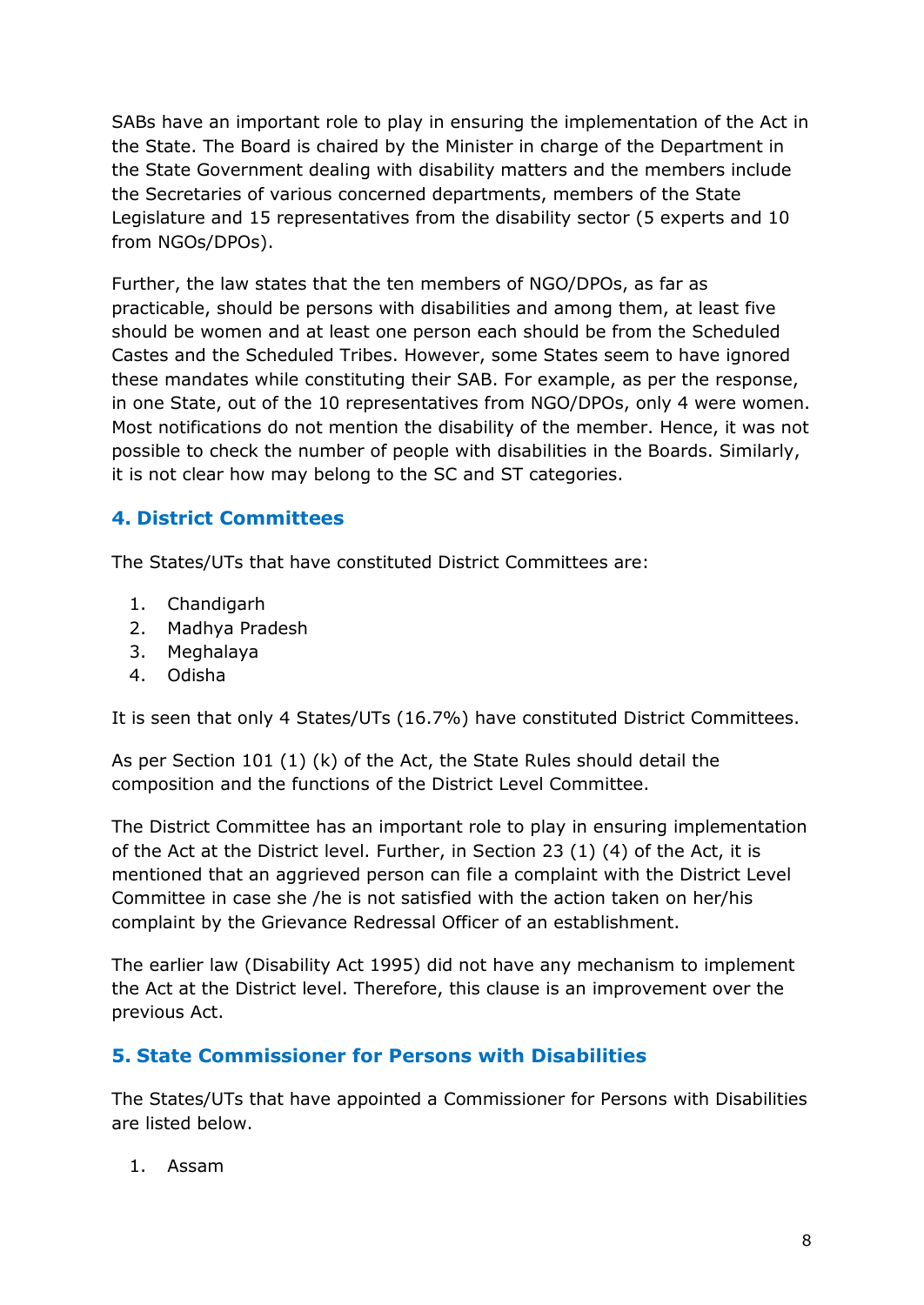- 2. Bihar
- 3. Chandigarh
- 4. Delhi
- 5. Haryana
- 6. Madhya Pradesh
- 7. Manipur
- 8. Odisha
- 9. Puducherry
- 10. Punjab
- 11. Tamil Nadu
- 12. Telangana
- 13. Tripura
- 14. Uttar Pradesh
- 15. West Bengal

15 States/UTs (62.5%) have Commissioners for Persons with Disabilities. However, some of the Partners have said in their responses that their Commissioner is not full time and the Secretary who is in charge of Welfare has been given additional charge of the Disability Commissioner. In some States where there are full time Commissioners, their position is comparatively low in hierarchy and hence, the person is less effective in working with various Ministries to implement the Act or to strictly enforce the law.

State Commissioners have a crucial role to play in implementing and enforcing the provisions of the Act. They are meant to have the power of a Civil Court. The Act clearly states that the State Commissioner must have special knowledge or practical experience in respect of matters relating to rehabilitation.

The previous Act (Disability Act, 1995) also mentioned the appointment of a State Commissioner. It is therefore really a sorry state of affairs that 37.5% of the States still do not have a State Commissioner.

# <span id="page-8-0"></span>**6. Advisory Committee to assist the State Commissioner**

The States that have constituted the Advisory Committee are:

- 1. Assam
- 2. Goa
- 3. Himachal Pradesh

Only 3 States (12.5%) have constituted an Advisory Committee to assist the State Commissioner.

As per Section 78 (7) of the Act, the Committee should comprise of not more than five members drawn from experts in the disability sector.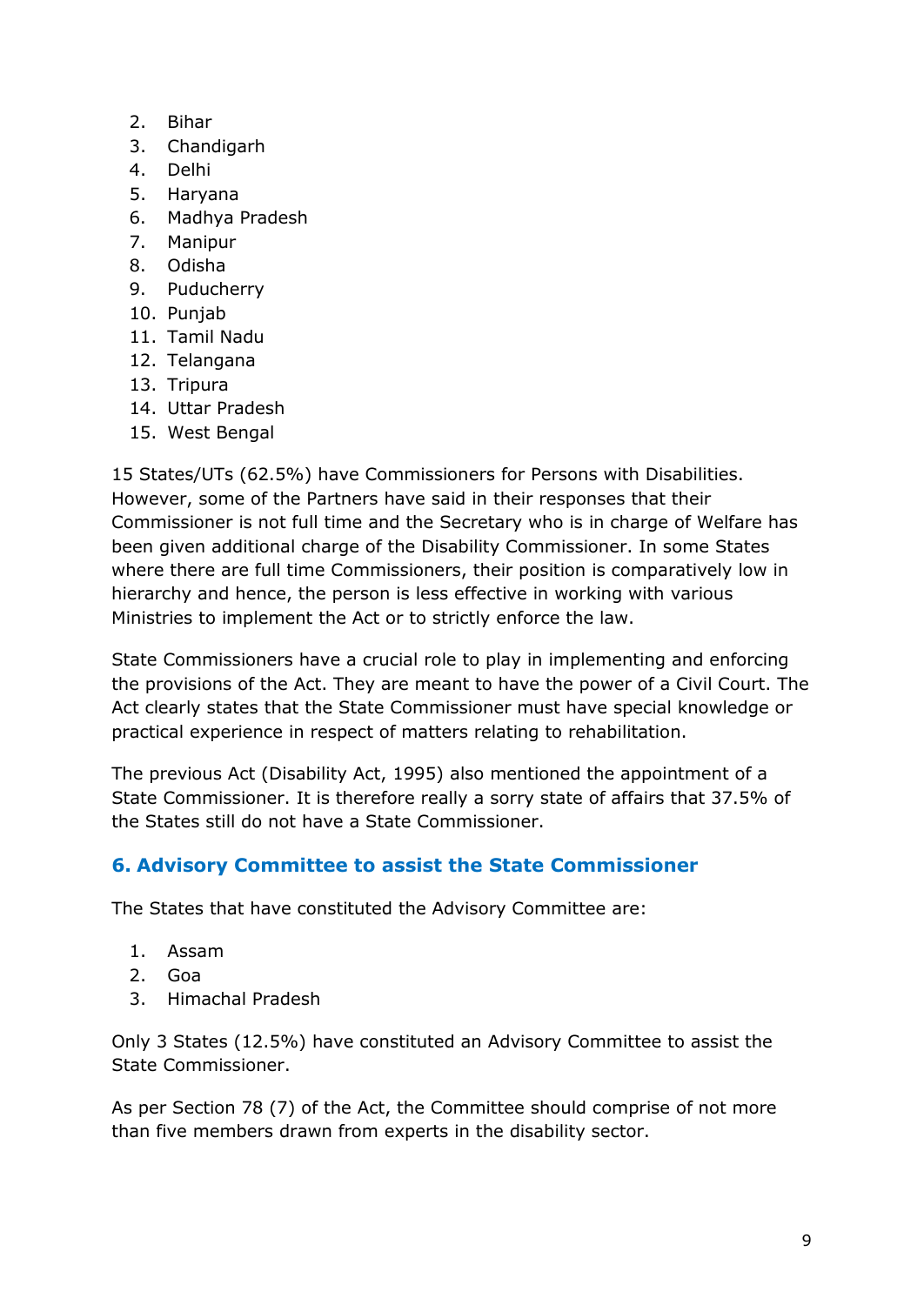There are technical aspects concerning disability, like accessibility, rehabilitation, inclusive policy etc., and hence, this expert Committee has a crucial role to play in providing the technical expertise needed to implement the Act.

## <span id="page-9-0"></span>**7. Special Courts at Districts and Special Public Prosecutors**

Special Courts are specified in the following States/UTs:

- 1. Andhra
- 2. Assam
- 3. Madhya Pradesh
- 4. Meghalaya
- 5. Odisha
- 6. Puducherry
- 7. Punjab
- 8. Telangana
- 9. Tripura
- 10. Uttarakhand

The following States which have appointed Special Public Prosecutors are:

- 1. Madhya Pradesh
- 2. Tripura
- 3. Uttarakhand (INA)

It is seen that 10 States (41.7%) have notified Special Courts in the Districts for the purpose of trying offences under the Act and only 3 States have appointed Special Public Prosecutors/advocate.

As per Section 84 of the Act, for the purpose of providing speedy trial, the State Government shall, with the concurrence of the Chief Justice of the High Court, by notification, specify for each district*,* a Court of Session to be a Special Court to try the offences under this Act.

As per Section 85, for every Special Court, the State Government should specify a Public Prosecutor or appoint an advocate who has been in practice as an advocate for not less than seven years, as a Special Public Prosecutor for the purpose of conducting cases in that Court. The Special Public Prosecutor is entitled to receive fees or remuneration as prescribed by the State Government.

Every District having a Special Court and a Special Public Prosecutor is a significant provision in The RPWD Act as it makes it easier for people to access the justice system. In the previous Act (Disability Act 1995) a person had to go to the State Commissioner located in the State Capital to file a complaint.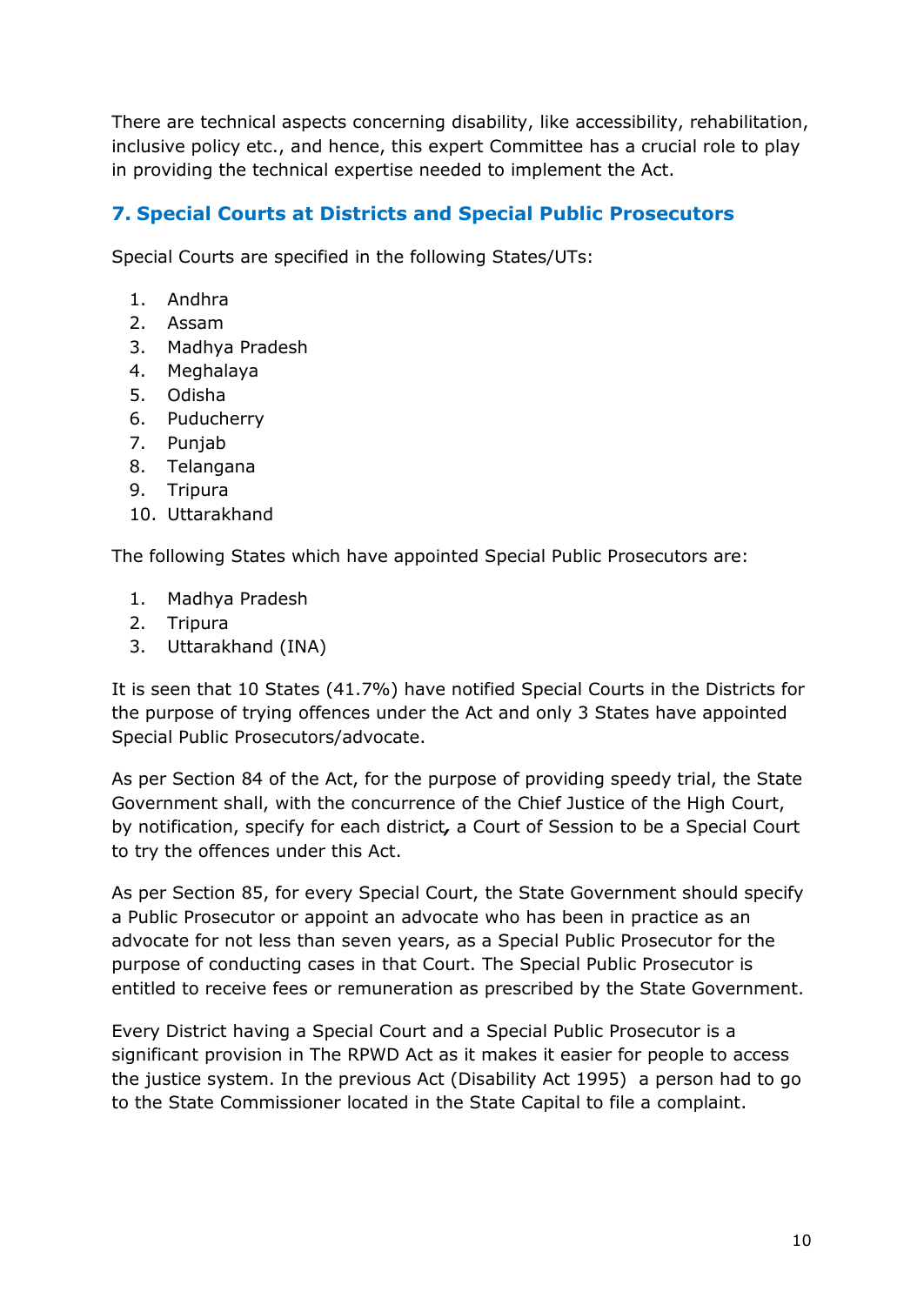## <span id="page-10-0"></span>**8. Executive Magistrates**

The following States/UTs have designated Executive Magistrates for the purpose of this Act. They are**:** 

- 1. Goa (only in North Goa)
- 2. Madhya Pradesh
- 3. Puducherry
- 4. Punjab
- 5. Uttarakhand

Only 5 (20.8%) States have designated Executive Magistrates (EM) to provide the required support to victims with disability who have experienced abuse/violence/exploitation. Delhi has stated that designating an EM is not required because there are EMs already in the Districts, as per Section 20 in The Code of Criminal Procedure. Even if the existing EMs are to play the role as defined by the Act, they not only need to be informed about the Act but also need to be provided the necessary training in order to implement it effectively

The role of EM is quite clearly stated in the Act. As per the Act, "the Executive Magistrate on receipt of information of abuse, exploitation, violence, she/he should take immediate steps to stop or prevent its occurrence, as the case may be, or pass such order as she/he deems fit for the protection of such person with disability including an order -

- a) to rescue the victim of such act, authorising the police or any organisation working for persons with disabilities to provide for the safe custody or rehabilitation of such a person, or both, as the case may be;
- b) for providing protective custody to the person with disability, if such person so desires;
- c) to provide maintenance to such person with disability."

The Act also states that the Police Officer who receives a complaint also should provide the particulars of the EM in that area to the complainant.

#### <span id="page-10-1"></span>**9. State Fund for persons with disabilities**

Following States have constituted State Funds for implementing the Act:

- 1. Himachal Pradesh
- 2. Madhya Pradesh
- 3. Odisha
- 4. Tamil Nadu
- 5. Uttarakhand

It is seen that only 5 States (20.8%) have constituted a State Fund for implementing the provisions of the Act. Odisha has allocated Rs. 2 crores, Himachal Pradesh Rs. 5 crores, Tamil Nadu Rs. 10 crores and no amount has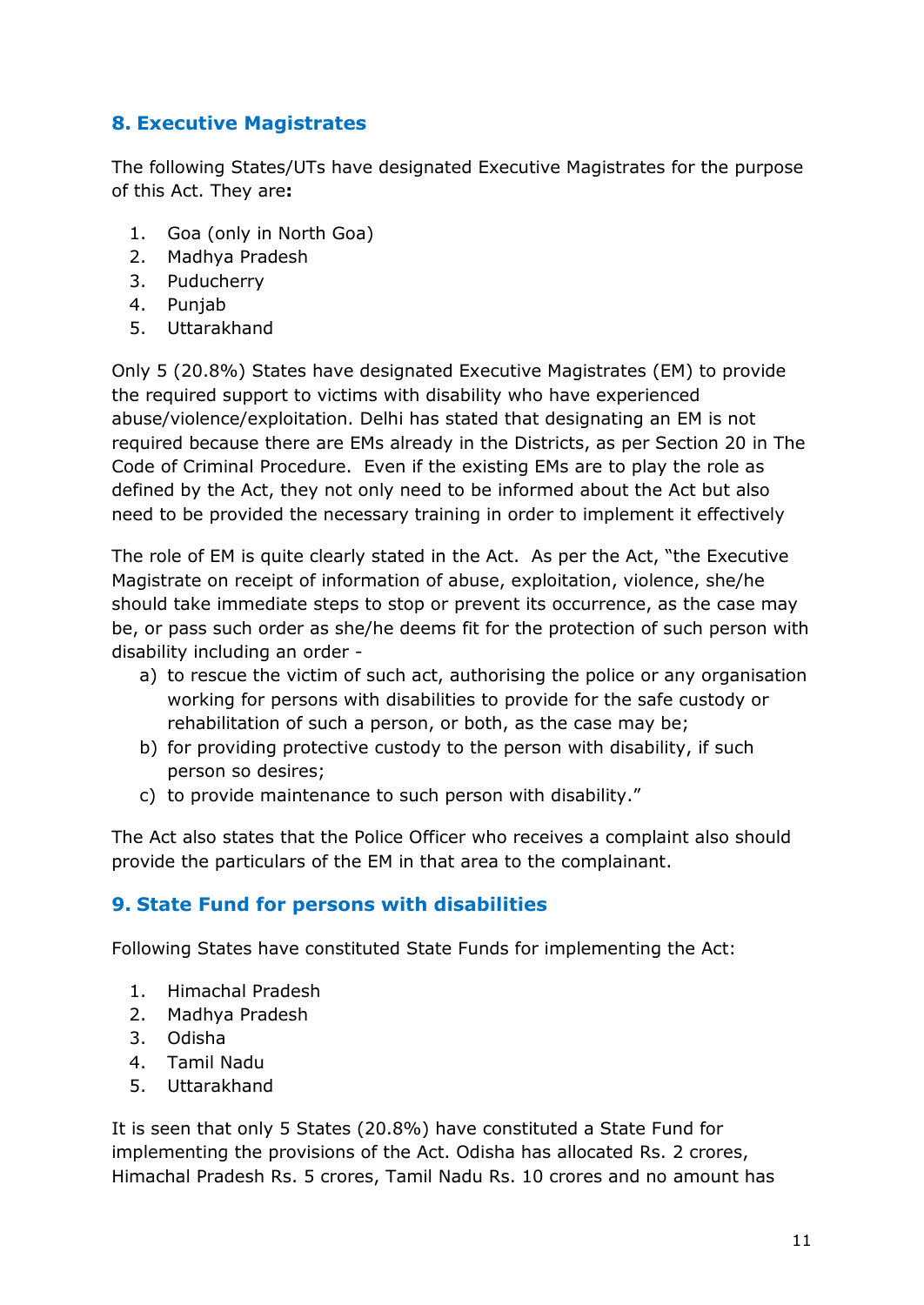been fixed in for the Uttarakhand fund (it is stated that the penalties and fines levied by the Special Court and Magistrate will constitute the Fund).

The funds allocated is extremely low given the population of persons with disabilities present in the above States.

As per Section 88 (1) of the Act, there shall be constituted a Fund to be called the State Fund for persons with disabilities by a State Government in such manner as may be prescribed by the State Government.

## <span id="page-11-0"></span>**10. Assessment Board for High Support Needs**

None of the States have constituted an Assessment Board to certify people with high support needs. The Central Government Rules, as per Section 100 (f) of the Act, contains the guidelines for the composition of the Board and manner of Assessment for people with high support needs. However, the RPWD Rules as framed by the Central Government in June 2017 did not include these Guidelines.

As per the information received through an RTI, the Central Government has notified the draft RPWD (Amendment) Rules, 2018 specifying the composition of the Assessment Board and the manner of assessment of high support needs vide notification dated 22nd October 2018 seeking objections and suggestions from the public within a period of 30 days. Once the final notification is issued, the State Governments would be required to take appropriate actions accordingly.

- (1) As per Section 38 (1) of the Act, any person with benchmark disability, who considers himself to be in need of high support, or any person or organisation on her or his behalf, may apply to an authority, to be notified by the appropriate Government, requesting to provide high support.
- (2) On receipt of an application under sub-section (1), the authority shall refer it to an Assessment Board consisting of such Members as may be prescribed by the Central Government.
- (3) The Assessment Board shall assess the case referred to it under sub-section (1) in such manner as may be prescribed by the Central Government and shall send a report to the authority certifying the need of high support and its nature.
- (4) On receipt of a report under sub-section (3), the authority shall take steps to provide support in accordance with the report and subject to relevant schemes and orders of the appropriate Government in this behalf.

# <span id="page-11-1"></span>**11. Designated Authorities for supporting people with high support needs**

The following States have specified designated authorities for supporting people with high support to exercise their legal capacity: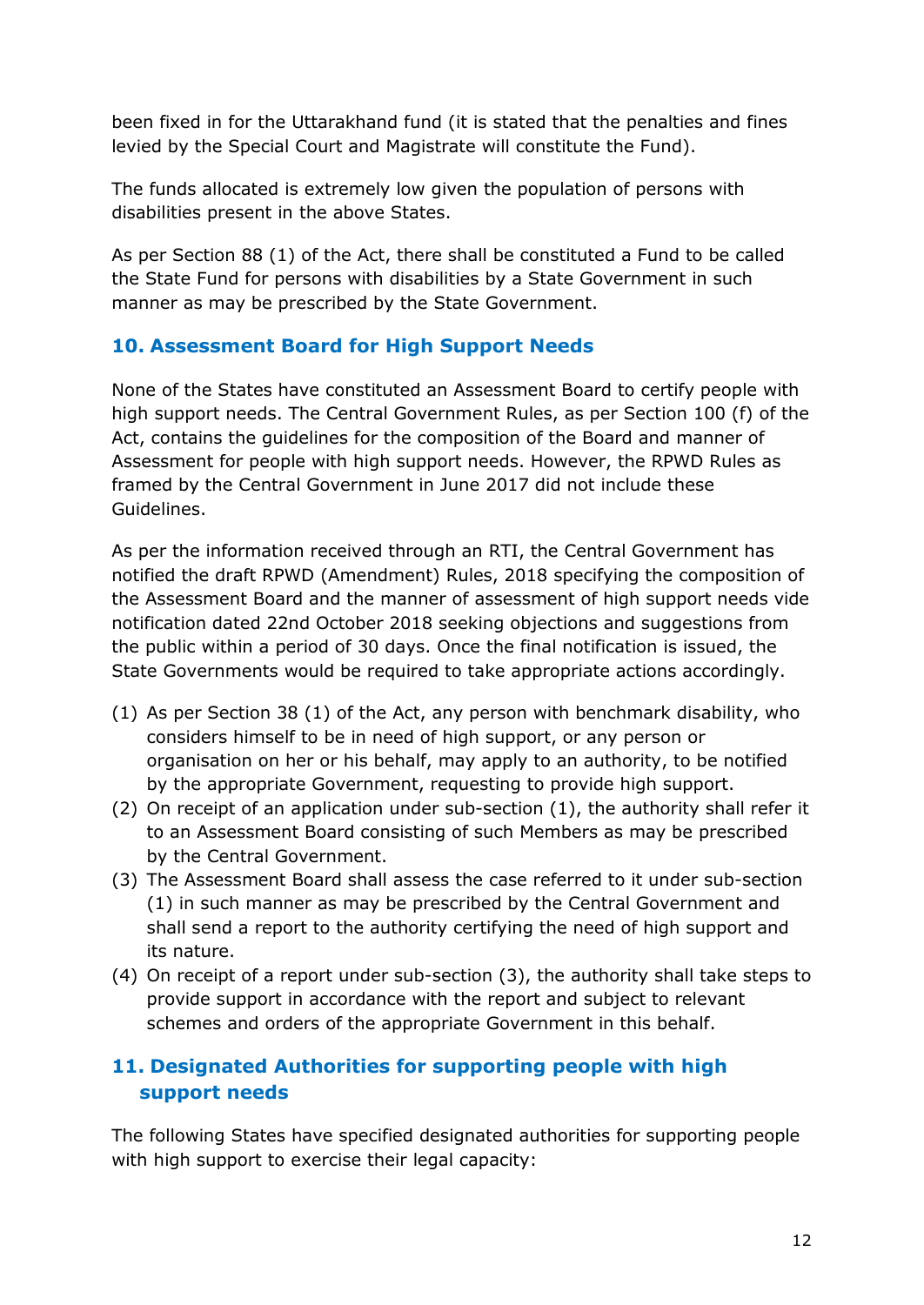- 1. Chandigarh
- 2. Himachal Pradesh
- 3. Odisha

It is seen that only 3 States (12.5%) have specified designated authorities to provide support to persons with disabilities. In Odisha, Local Level Committee (LLC) and State Nodal Agency Centre (SNAC) under the National Trust Act have been notified as the designated authorities.

As per Section 14 of the Act, Designated Authorities provide support to persons with disabilities in exercising their legal capacity and decide regarding any further support required in terms of limited guardianship or total support to take legally binding decisions on their behalf in consultation with such persons.

As per Section 15 of the Act, the designated authorities are required to mobilise the community and create social awareness to support persons with disabilities to exercise their legal capacity. They should also take measures for setting up suitable support arrangements for persons with disabilities living in institutions and those with high support needs.

# <span id="page-12-0"></span>**12. Employment related provisions**

#### <span id="page-12-1"></span>**I. Reservation in Government and Public Sector Jobs**

The Act provides for 4% reservation in Government and public sector jobs. The earlier Act (Disability Act 1995) only provided for 3% reservation. It was restricted to people with locomotor disability, visual disability and hearing disability. The 1% increase in the present Act is for people with intellectual disabilities, mental illness, multiple disabilities, autism and specific learning disabilities.

The following States have constituted an Expert Committee to identify suitable jobs which could be reserved for persons with benchmark disabilities:

- 1. Himachal Pradesh
- 2. Kerala
- 3. Madhya Pradesh
- 4. Meghalaya
- 5. Odisha
- 6. Tamil Nadu
- 7. Telangana
- 8. Tripura

The following States have issued Notifications to all concerned departments for increasing reservations from 3% to 4% for persons with benchmark disabilities:

1. Chandigarh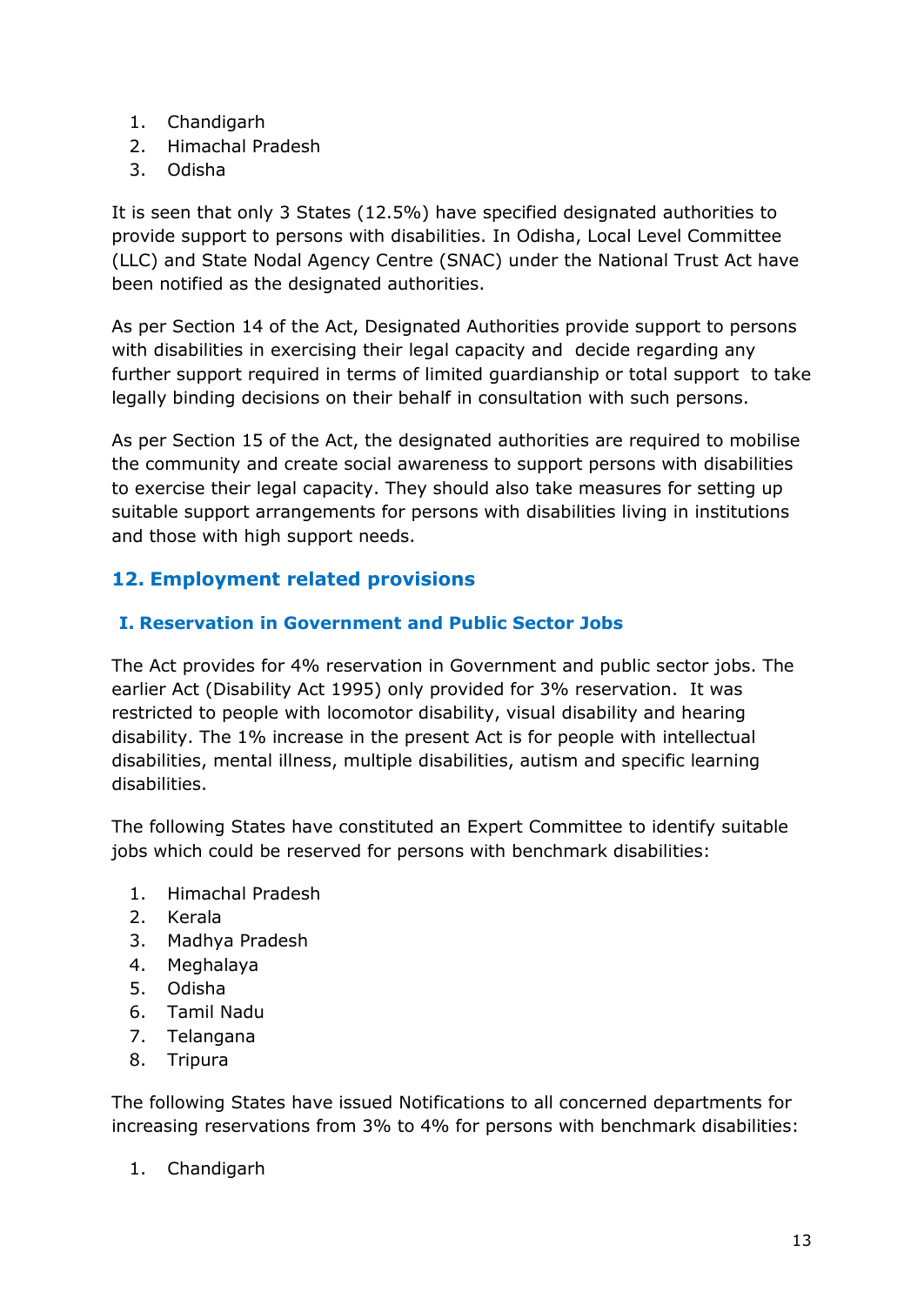- 2. Haryana
- 3. Himachal Pradesh
- 4. Madhya Pradesh
- 5. Meghalaya
- 6. Odisha
- 7. Puducherry
- 8. Tamil Nadu
- 9. Telangana
- 10. Uttar Pradesh
- 11. Uttarakhand

It is seen that only 8 States (33.3%) have constituted expert committees with representation of persons with benchmark disabilities for identification of posts in the establishments which can be held by the respective category of persons with benchmark disabilities (Section 33 (ii)).

11 States/UTs (45.8%) have issued notifications for increasing the reservation quota from 3% to 4%. In the absence of such notifications, establishments may not adhere to the new provision or interpret in their own way, like it happened with State Bank of India (SBI) when they advertised for recruitment for probationary officers. They increased the percentage, but they did not include reservation for people with learning disabilities, mental illness, multiple disabilities, etc. as per the provision of the Act.  $2$  However, this was brought to their notice by a person with specific learning disabilities and an immediate court intervention was done to correct the notification. Therefore, it is crucial that all relevant organisations are sent the notification for adhering to the mandates of the Act in recruitment.

Section 34 (1) of the Act provides 4% reservation to people with benchmark disabilities - one per cent for each category, namely:—

- a) blindness and low vision;
- b) deaf and hard of hearing;
- c) locomotor disability including cerebral palsy, leprosy cured, dwarfism, acid attack victims and muscular dystrophy;
- d) autism, intellectual disability, specific learning disability, mental illness and multiple disabilities

#### <span id="page-13-0"></span>**II. Grievance Redressal Officer**

The following States have received information about the appointment of Grievance Redressal Officers from Government establishments:

1. Assam (2 establishments)

-

<span id="page-13-1"></span><sup>&</sup>lt;sup>2</sup> Announcement for the recruitment for probationary officers by State Bank of India for 2018-19, (Advertisement No.: CRPD/ PO/ 2018-19/ 01)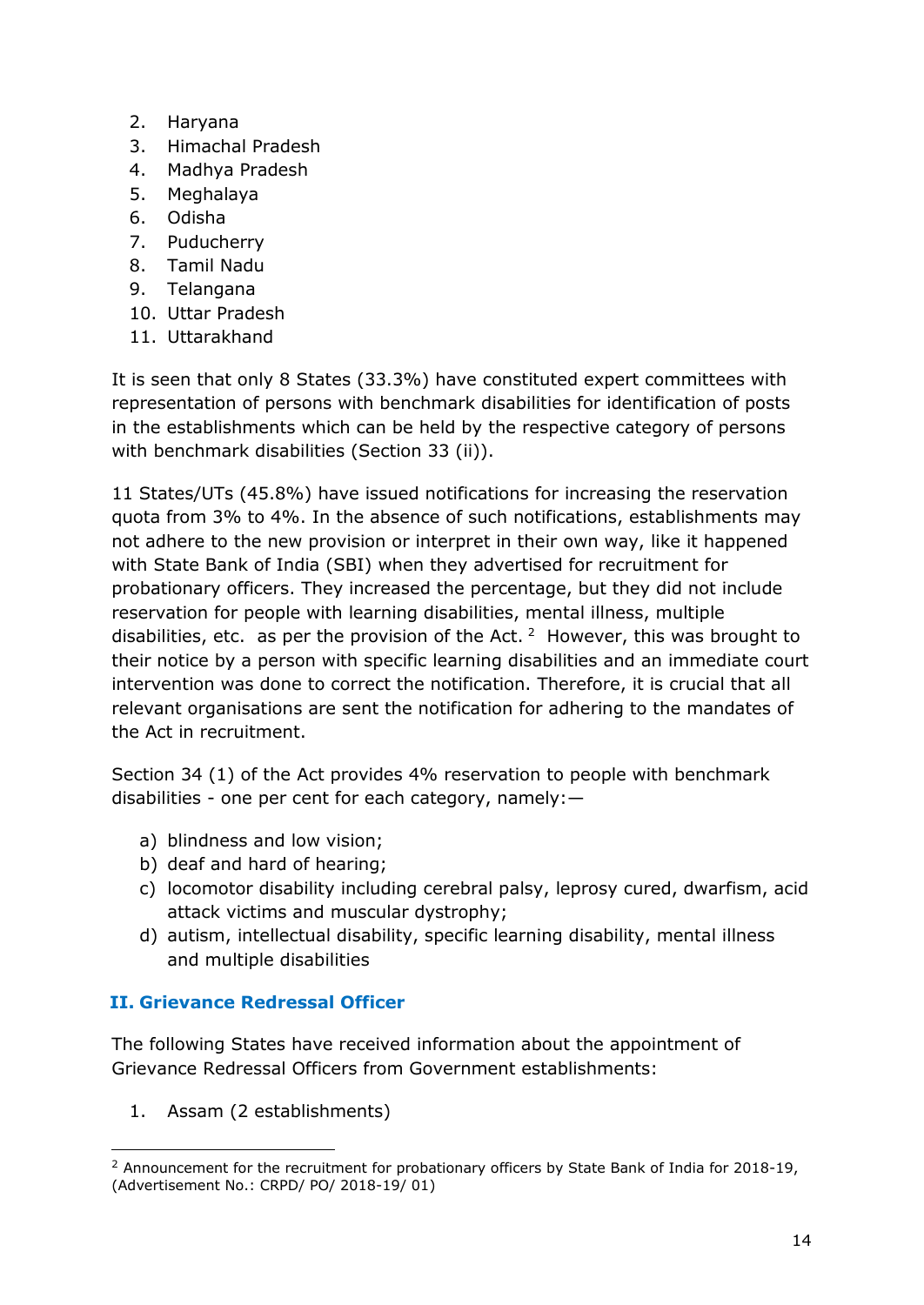- 2. Delhi (81 establishments)
- 3. Goa (1 establishment)
- 4. Himachal Pradesh (3 establishments)
- 5. Meghalaya (24 establishments)
- 6. Odisha (33 establishments)
- 7. Puducherry (5 establishments)
- 8. Uttarakhand (1 establishment)

It is seen that in just 8 States (33.3%) have the Commissioners received information about the appointment of Grievance Redressal Officers (GROs) in establishments. In total, only 168 establishments have pointed GROs in the country (the highest is Delhi with 81 establishments appointing GROs next are Odisha with 33, Meghalaya with 24 and the rest with 5 or less establishments.)

As per Section 23 (1) of the Act, every Government establishment should appoint a Grievance Redressal Officer and should inform the Chief Commissioner or the State Commissioner, as the case may be.

#### <span id="page-14-0"></span>**III. Equal Opportunity Policy**

The following States have received Equal Opportunity (EO) Policy from establishments:

- 1. Delhi (1244 establishments))
- 2. Himachal Pradesh (1 establishment)

It is seen that in 22 States out of the respondent 24 States (91.7%) the State Commissioners have not received a single Equal Opportunity Policy from establishments. Himachal Pradesh has received the EO policy from only one establishment and Delhi from 1244 establishments. This implies that there are many establishments (private and government) in the country who are violating the mandate of the Act.

As per Section 21 (1), every establishment (Government and private) shall notify equal opportunity policy and should register a copy of the said policy with the Chief Commissioner or the State Commissioner, as the case may be.

# <span id="page-14-1"></span>**13. Nodal Officer in District Education Office**

The States that have appointed Nodal Officers in District Education Office are given below.

- 1. Delhi
- 2. Madhya Pradesh
- 3. Meghalaya (8 out of 11 districts)
- 4. Odisha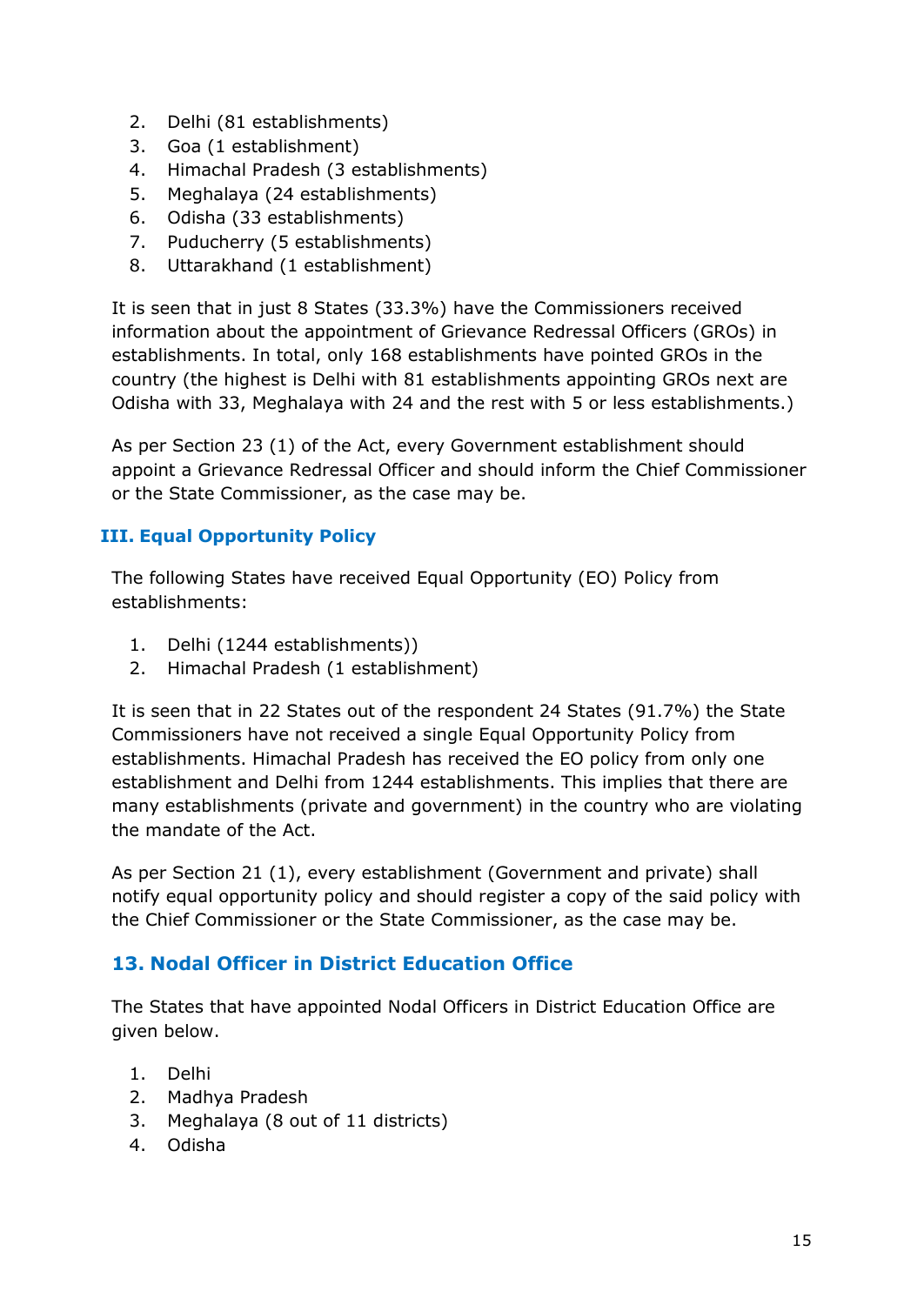It is seen that only 4 States (16.66%) have appointed a Nodal Officer in the District Education Office as per the requirement of the law.

As per Section 7, in The RPWD Rules, there shall be a Nodal Officer in the District Education Office to deal with all matters relating to admission of children with disabilities and the facilities to be provided to them in schools.

## <span id="page-15-0"></span>**14. Disability Certificates for newly added disabilities in the Act**

The following States/UTs have started issuing Disability Certificates to the newly added categories in the RPWD Act:

- 1. Chandigarh
- 2. Delhi
- 3. Madhya Pradesh
- 4. Manipur
- 5. Meghalaya
- 6. Odisha
- 7. Puducherry
- 8. Punjab
- 9. Tamil Nadu
- 10. Telangana
- 11. Uttar Pradesh
- 12. West Bengal

It is seen that 12 States/UTs (50% of those who responded) have started issuing disability certificates to the new disabilities that have been added in the Act (i.e. Blood disorders, Specific learning disabilities, Acid attack victims, dwarfism, chronic neurological condition, multiple sclerosis etc.) The earlier Act covered only 7 disability categories.

In Uttarakhand, only people with Thalassemia are getting certificates but not people who belong to other categories of disabilities (among the newly added ones). 50% of the States who have responded have not even started issuing Disability Certificates to the newly added disabilities, in spite of the guidelines issued by the Central Government. It is crucial that people with disabilities get their certificates in order to access benefits provided in the Act.

#### <span id="page-15-1"></span>**15. Increase in Quantum of Assistance in social security schemes**

Only one State i.e. Tamil Nadu, has taken some action with regard to providing an increased quantum of assistance (at least twenty-five per cent) for people with disabilities in social security schemes. This was a result of a case filed in the Madras High Court by Mr. S. Namburajan, Tamil Nadu Association for the Rights of all Types of Differently Abled and Caregivers, to enhance the quantum of subsidy under the Amma Two-wheeler Scheme to Rs. 31,250 to people with disabilities i.e. 25% higher than Rs. 25,000 available to other categories of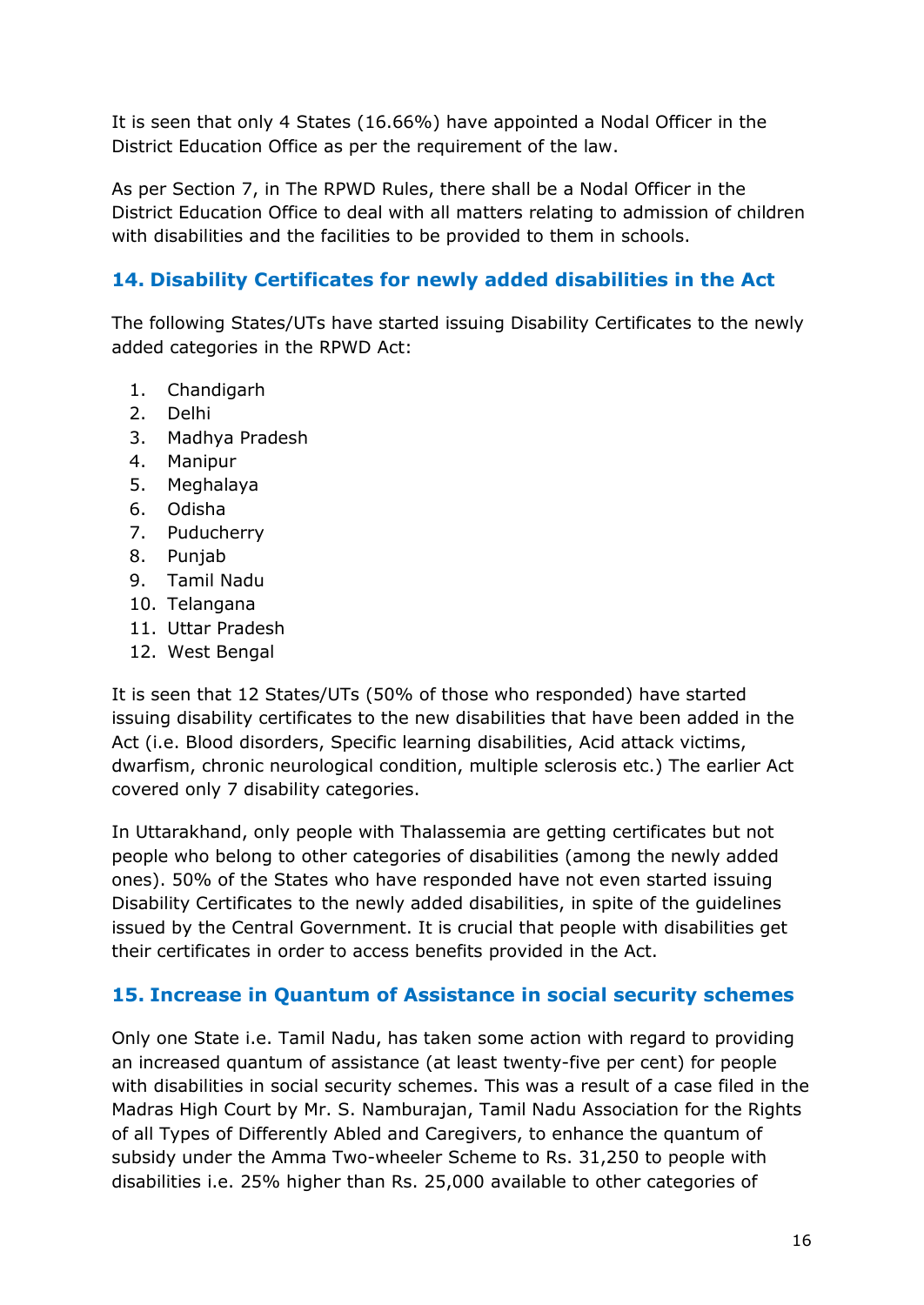beneficiaries. (The order was issued on 27th September 2018 by the Rural Development and Panchayat Raj Department (W.W.NP.No.3550/2018) (GO No. 43)). It is seen that the remaining States/UTs need to take action in this regard.

As per Section 24(1), schemes and programmes to safeguard and promote the right of persons with disabilities for adequate standard of living, to enable them to live independently or in the community, should be formulated and the quantum of assistance to the persons with disabilities under such schemes and programmes should be at least twenty-five per cent. higher than similar schemes applicable to others.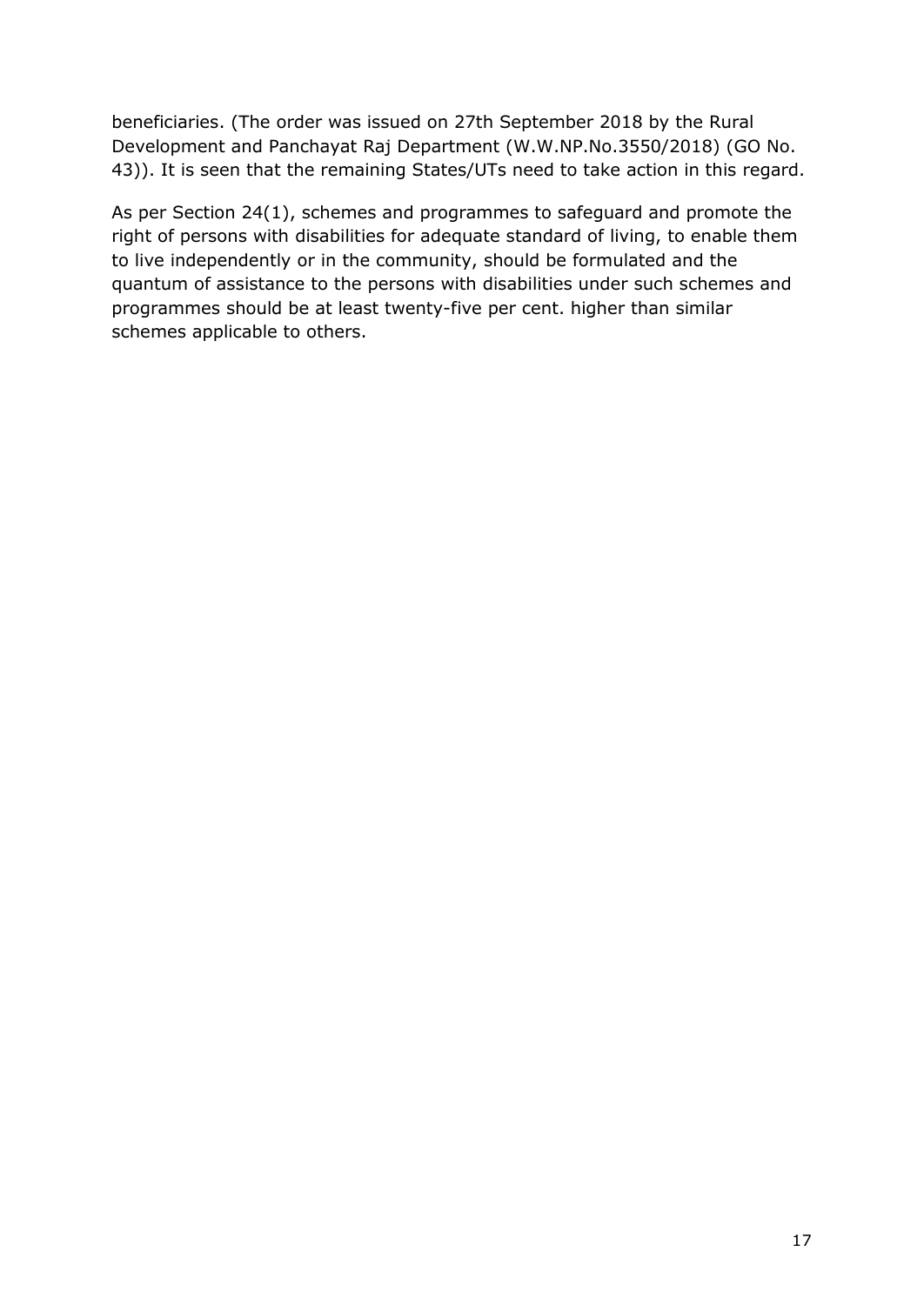#### <span id="page-17-0"></span>**Recommendations**

The status of implementation of The RPWD Act, 2016, even after two years of its enactment is disappointing. Most States do not appear to have even started the implementation. About 60% of the States who have responded to our Survey have not notified the State Rules.

The following are some recommendations for the State Governments and Civil Society organisations for facilitating the speedy and effective implementation of the Act:

#### **State Governments**

We recommend the following four recommendations:

- 1. **Administrative Mechanisms** and plans should be put in place by the Nodal Ministry and other relevant Ministries
	- $\div$  The Nodal Ministry (which is the Department in charge of Disability) and Disability Commissioners should notify the State Rules, constitute the various Boards and Committees, specify Special Courts, appoint Commissioners and relevant staff, translate the Act in official languages, constitute the State Fund, issue the needed notifications etc. as per the provisions given in the Act.
	- Other relevant Ministries/Departments: There are 16 Ministries/Departments listed in the Act, the Secretaries of which are part of the State Advisory Board. They have to put the required structures/mechanisms in place to implement the concerned provisions in the Act. The following are some examples (note that these are just indicative. Each Ministry should look at the provisions and develop their own rules/plans).
		- $\triangleright$  The Department of Education should appoint Nodal Officers in Districts; issue necessary circulars to all recognised schools and institutions of higher education specifying the requirements of the law, etc.
		- $\triangleright$  The Urban Development Ministry should update the byelaws and the processes for issuing permits and NoCs for buildings as per the law and set up a system of periodic audits.
		- $\triangleright$  The District Disaster Management Authority should create a system to collect and maintain records of details of persons with disabilities.
		- $\triangleright$  The State Legal Services Authorities under the Law Ministry should create a system to provide reasonable accommodation for people with disabilities to access justice.
		- $\triangleright$  The Rural Development Ministry should revise its schemes to ensure accessibility, accommodations to increase the quantum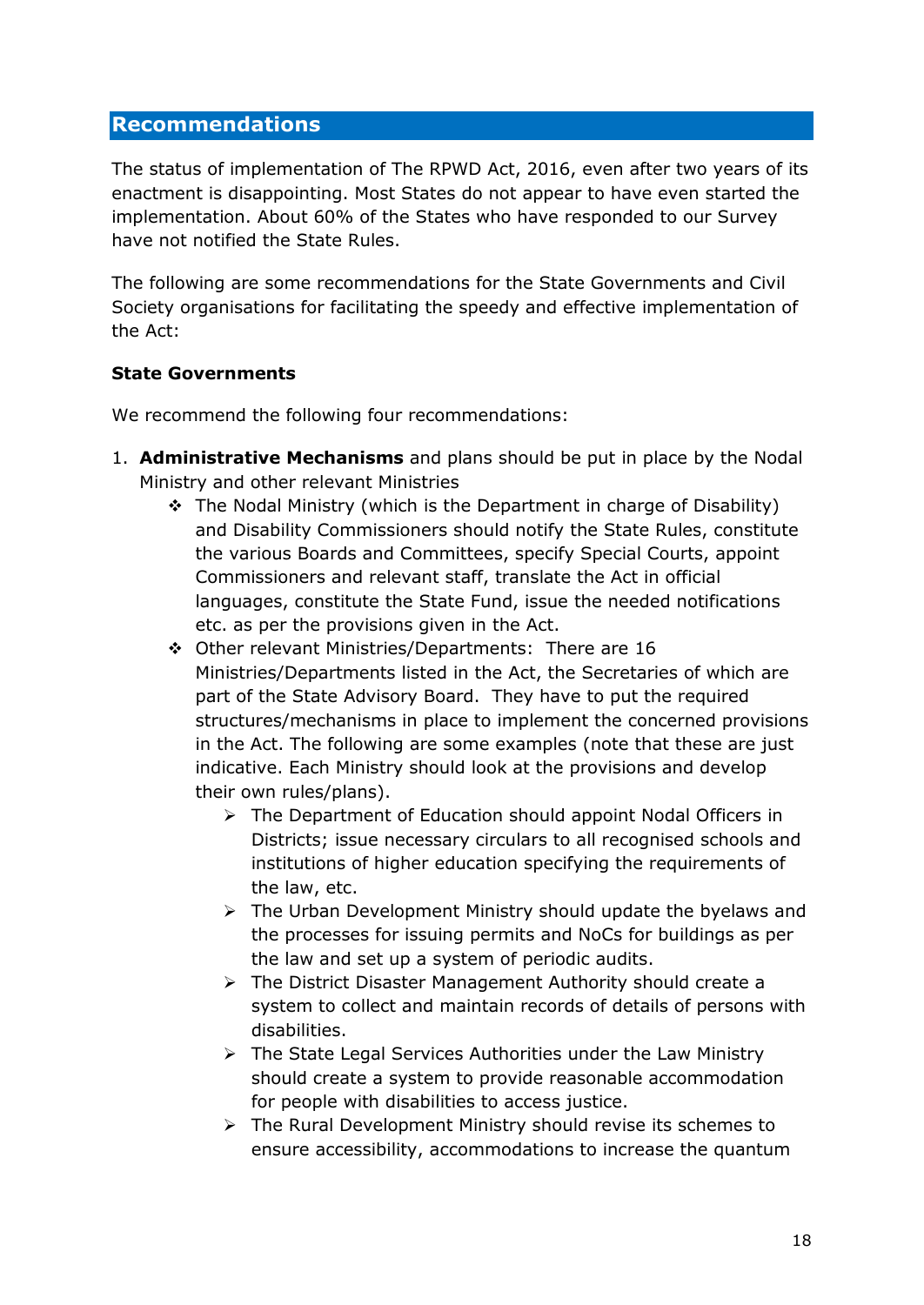of assurance in the various social security schemes as per the law.

- 2. **Adequate resources** should be allocated by not only constituting the State Fund as per the Act but also asking the various concerned Ministries/Departments to allocate necessary funds to implement the provisions of the Act. Disability Budgeting should be introduced in the various relevant Ministries/Departments.
- 3. **Awareness** should be raised, and capacities should be built among various stakeholders regarding the provisions of the Act in a structured way. The Rehabilitation Council of India (RCI) along with the State Commissioner's Office and relevant training bodies should devise a plan for ensuring that disability is included in the curriculum of the relevant professional courses and that capacity is built of the personnel who have a role to play in implementing the Act.
- 4. **Accountability** of stakeholders should be ensured. There are very specific mandates and timelines given in the Act. For example, the State Rules should be notified within six months; services should be made accessible within two years; existing buildings should be made accessible in five years; every establishment should register their EO Policy with the Commissioner and so on. Disability Commissioners should ensure accountability from the relevant stakeholders. Relevant quantitative and qualitative data should be collected periodically to measure progress in various aspects in line with the Sustainable Development Goals. Social Audits should be undertaken periodically as mandated by the Act, which would help in monitoring the progress and improving the various schemes and programmes.

#### **Civil Society (DPOs and NGOs)**

Civil Society has played a huge role in ensuring that The RPWD Act is not only enacted but is also more comprehensive. The Act will not implement on its own. A focussed effort is required to educate and push the stakeholders to implement the Act. We recommend the following four recommendations:

- 1. **Push for implementation**: Civil society has to be more vigilant. It is not only important to know the provisions in the Act but one should keep track of what is happening by following the media/meeting up with the policy makes, etc. It is not just the Government that we should focus on. Private sector should also be made accountable. Unless there is an active push by the disability sector, change may not take place. There are many tools available for advocacy and these have to be utilised strategically to demand accountability and to ensure effective implementation of the Act.
- 2. **Participation of people with disabilities**: There are provisions in the Act where it explicitly mentions the representation of people with disabilities in the Boards and Committees. It is important that these positions are carefully filled. The principle of "Nothing about us without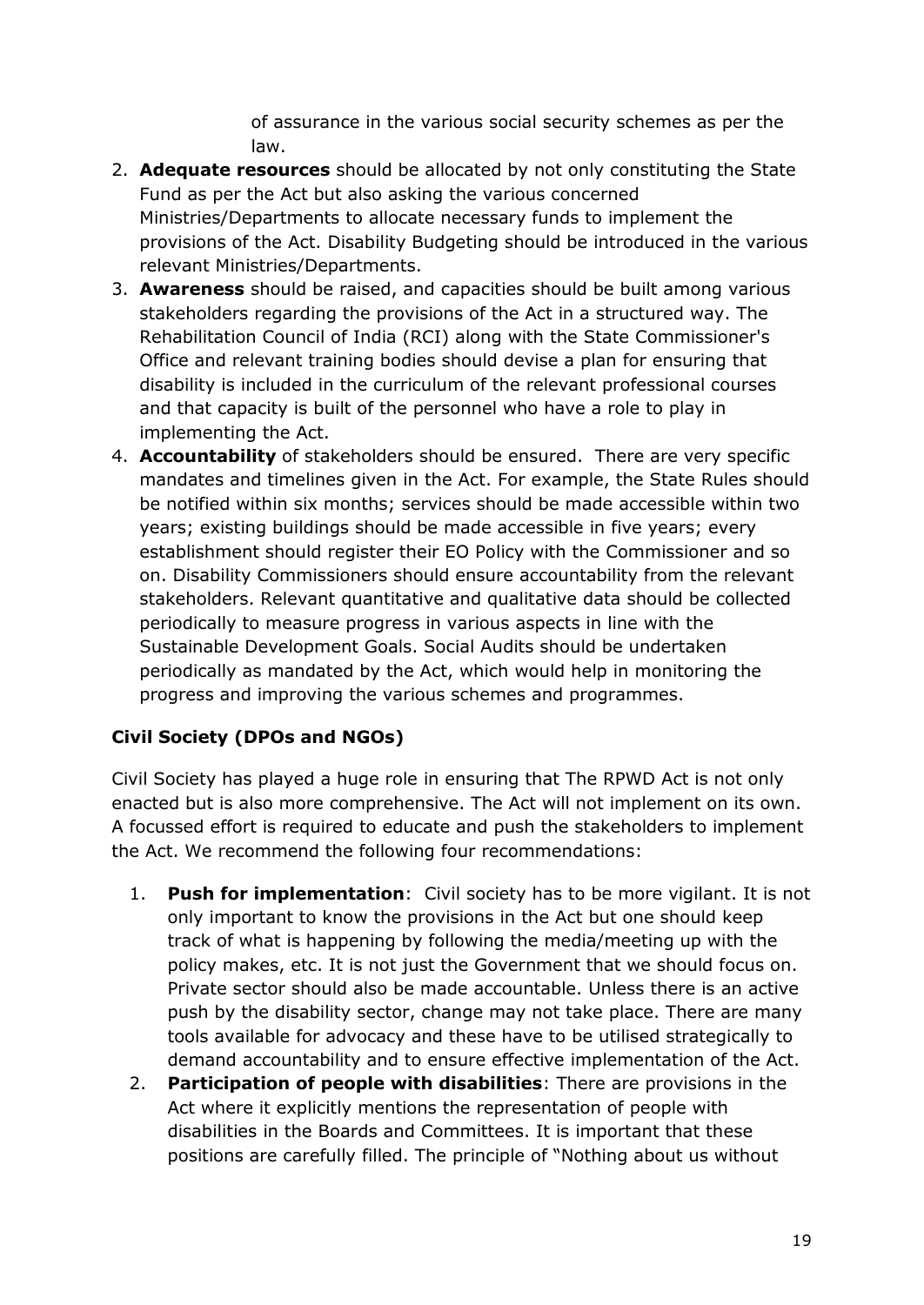us" should be propagated to ensure that people with disabilities are consulted at all levels of decision making.

3. **Partnership**: Civil society can work in partnership with Government bodies, wherever possible, and share their expertise in various aspects.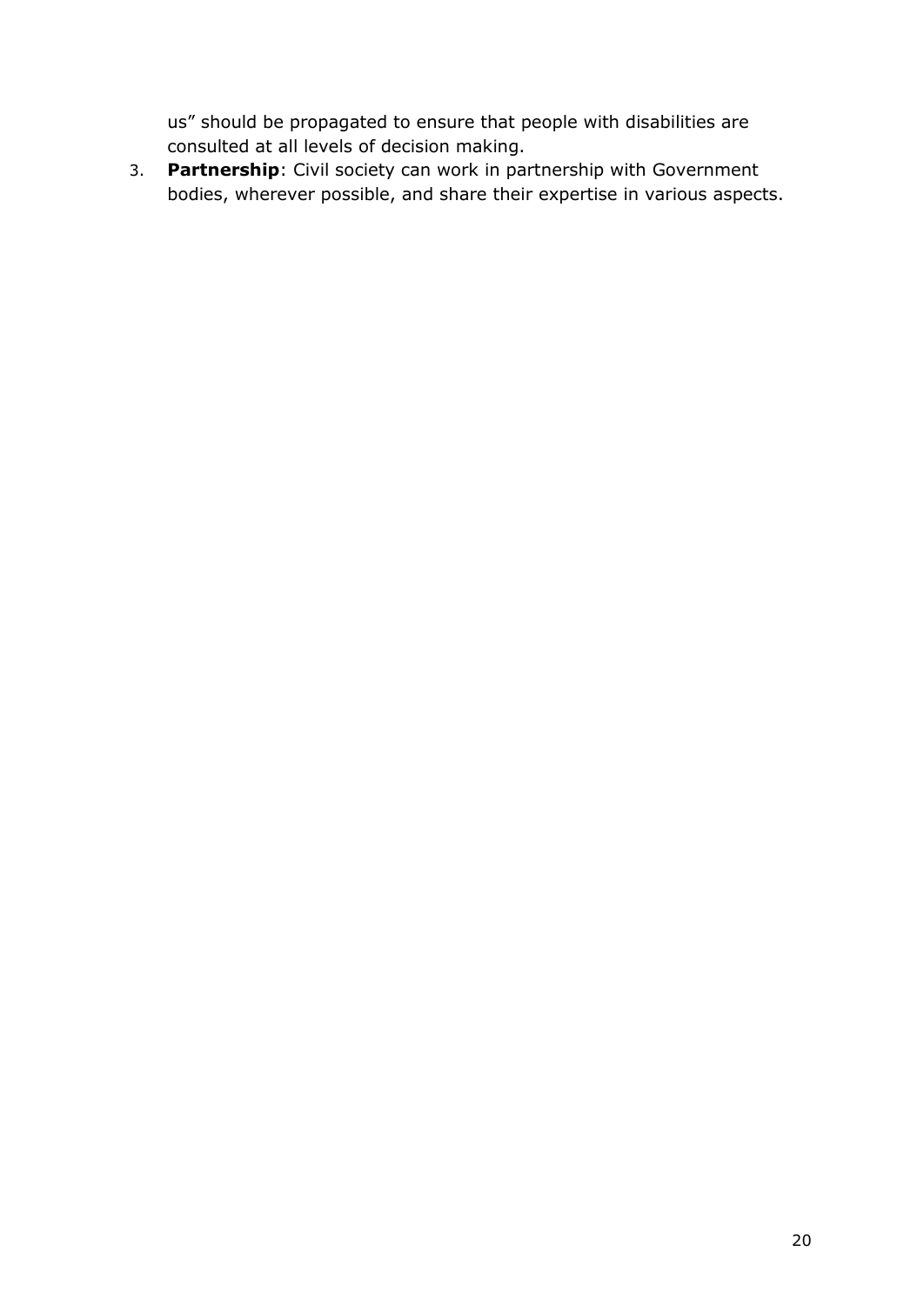# <span id="page-20-0"></span>**Annexure 1: List of Partners who responded/participated**

- 1. Andaman & Nicobar Islands: Rajnish Acharya, Disability Rights Activist
- 2. Andhra Pradesh: Network of Persons with disAbility Organisations (NPdO)
- 3. Assam: Shishu Sarothi
- 4. Bihar: Adarsh Viklang Sewa Sansthan
- 5. Chandigarh: RTI response (RTI filed by Fateh Whig, Student, Faculty of Law, Punjab University)
- 6. Delhi: Sneha Chandna, NCPEDP
- 7. Goa: Disability Rights Association of Goa
- 8. Haryana: Pawan Kumar, Disability Rights Advocate
- 9. Himachal Pradesh: Chinmaya Organization for Rural Development (CORD)
- 10. Jammu & Kashmir: Humanity Welfare organization Helpline
- 11. Kerala: RTI response
- 12. Madhya Pradesh: Joint Director of Social Justice and Disability Welfare Department
- 13. Manipur: Handicapped Development Foundation
- 14. Meghalaya: Bethany Society
- 15. Nagaland: Shri Diethono Nakhro, Disability Rights Activist
- 16. Odisha: Swabhiman
- 17. Puducherry: Sathya Special School
- 18. Punjab: Punjab State Federation of Parents of Persons with Intellectual and Developmental Disability (PWIDD)
- 19. Tamil Nadu: Disability Law Unit, Vidya Sagar
- 20. Telangana: Network of Persons with disAbility Organisations (NPdO)
- 21. Tripura: Telephonic interview with Deputy Commissioner, Disability
- 22. Uttar Pradesh: Handicare
- 23. Uttarakhand: Latika Roy Memorial Foundation
- 24. West Bengal: Dr. Bubai Bag, Assistant Professor, Department of History, Bagnan College, University of Calcutta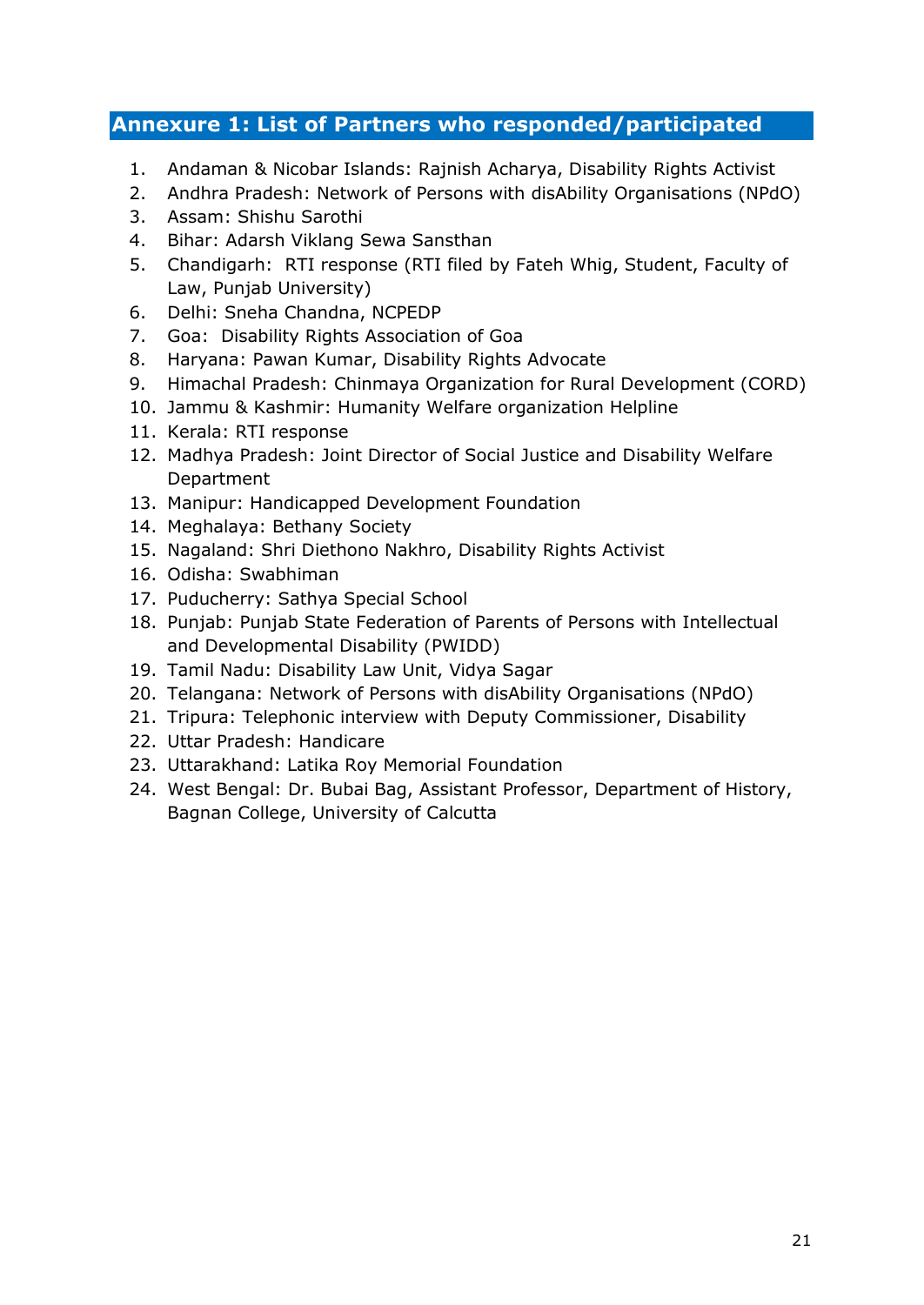# <span id="page-21-0"></span>**Annexure 2 Comprehensive Scores**

| S. No.         | State/UT                    | Score (out of 19) | Percentage |
|----------------|-----------------------------|-------------------|------------|
| 1              | Madhya Pradesh              | 12                | 63.2%      |
| $\overline{2}$ | Odisha                      | 12                | 63.2%      |
| 3              | Meghalaya                   | 11                | 57.9%      |
| $\overline{4}$ | <b>Himachal Pradesh</b>     | 9                 | 47.4%      |
| 5              | <b>Tamil Nadu</b>           | 8                 | 42.1%      |
| 6              | Telangana                   | 6                 | 31.6%      |
| 7              | Assam                       | 6                 | 31.6%      |
| 8              | Puducherry                  | 6                 | 31.6%      |
| 9              | Punjab                      | 6                 | 31.6%      |
| 10             | Uttarakhand                 | 6                 | 31.6%      |
| 11             | Chandigarh                  | 6                 | 31.6%      |
| 12             | Delhi                       | 5                 | 26.3%      |
| 13             | Manipur                     | 5                 | 26.3%      |
| 14             | Tripura                     | $\overline{a}$    | 21.1%      |
| 15             | <b>Uttar Pradesh</b>        | 4                 | 21.1%      |
| 16             | Goa                         | 4                 | 21.1%      |
| 17             | West Bengal                 | 3                 | 15.8%      |
| 18             | Kerala                      | 3                 | 15.8%      |
| 19             | <b>Bihar</b>                | $\overline{2}$    | 10.5%      |
| 20             | Haryana                     | $\overline{2}$    | 10.5%      |
| 21             | Nagaland                    | $\mathbf{1}$      | 5.3%       |
| 22             | Andhra Pradesh              | $\mathbf{1}$      | 5.3%       |
| 24             | Andaman and Nicobar Islands | $\mathbf 0$       | 0.0%       |
| 23             | Jammu & Kashmir             | 0                 | 0.0%       |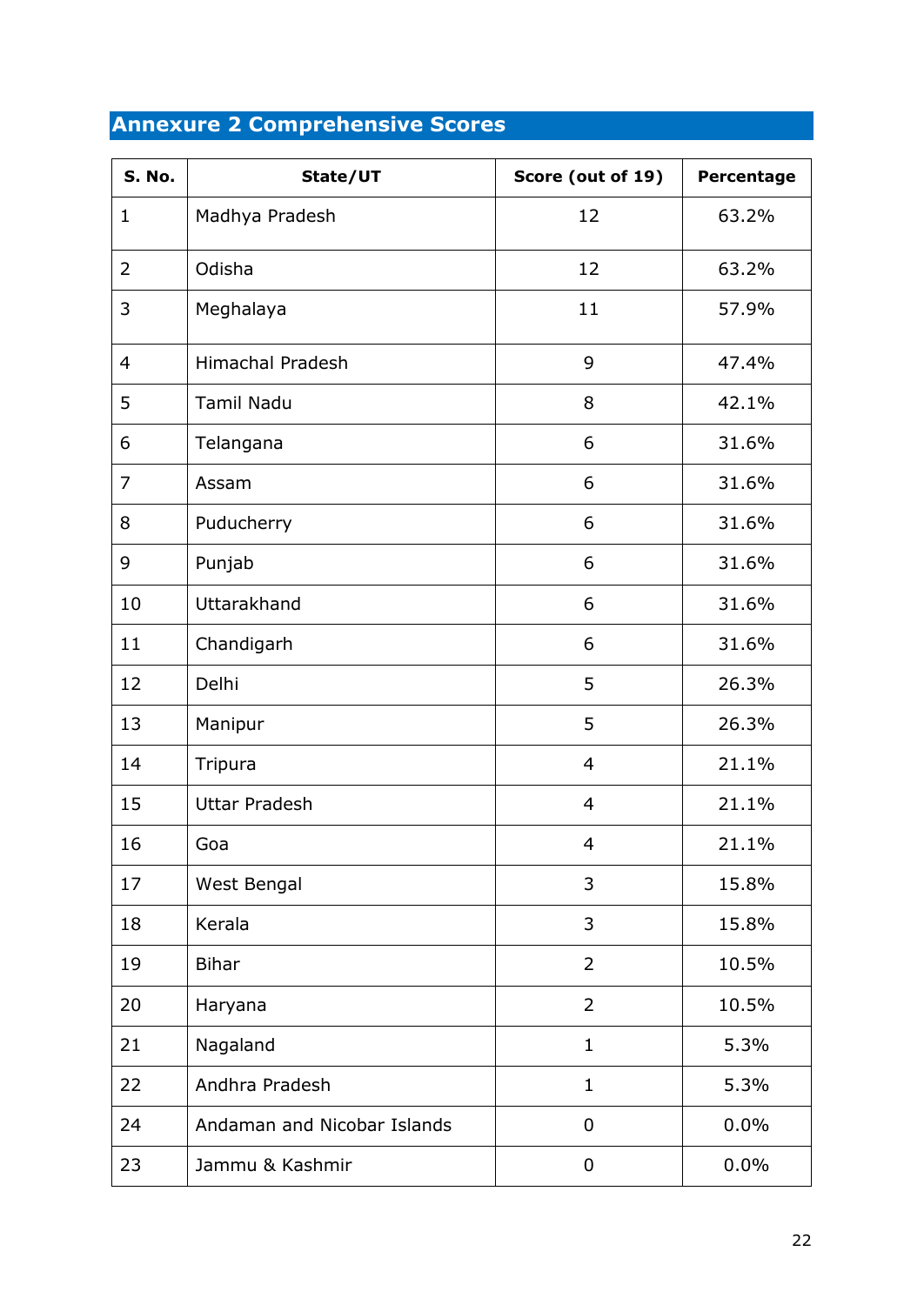# <span id="page-22-0"></span>**Annexure 3: About The RPWD Act, 2016**

The RPWD Act provides for:

- 1. All rights to persons with disabilities on an equal basis with others, without any discrimination - right to equality, liberty, home and family, participation in sports and cultural life, living in the community, political, financial, legal rights, protection from abuse and violence, health, justice, adequate standard of living and rights specific to women and children.
- 2. Access and accommodations to enjoy their various rights.
- 3. Free and compulsory education for all children with disabilities free education in a neighbourhood school, or in a special school, of his choice upto 18 years of age.
- 4. Admission without discrimination in all recognised schools. Individualised accommodation and support should be provided to children with disabilities.
- 5. 5% reservation in higher education (in government and government aided institutions) for people with benchmark disabilities.
- 6. 4% Reservation in jobs (government and public sector) for persons with benchmark disabilities - one percent for each clause from (a) to (d) namely:
	- a. blindness and low vision;
	- b. deaf and hard of hearing;
	- c. locomotor disability including cerebral palsy, leprosy cured, dwarfism, acid attack victims and muscular dystrophy;
	- d. autism, intellectual disability, specific learning disability, mental illness and multiple disabilities including deaf-blindness.
- 7. 5% Reservation in poverty alleviation and other development programmes for persons with benchmark disabilities.
- 8. All establishments including private establishment should frame an Equal Opportunity Policy and register it with the Commissioner's office and maintain a record of employees with disabilities.
- 9. Every government establishment should appoint a Grievance Redressal Officer.
- 10. Establishments should ensure accessibility of built infrastructure, ICT, transportation and services as per the standards.
- 11. Incentives to employers in private sector to ensure that at least five per cent of their workforce is composed of persons with benchmark disability.
- 12. All service providers (including private) should make their services accessible in two years (i.e by June 2019).
- 13. All existing buildings accessed by public should be made accessible in five years time (i.e by June 2022).
- 14. Free of cost aids and appliances, medicine and diagnostic services and corrective surgery to persons with disabilities with such income ceiling as may be notified.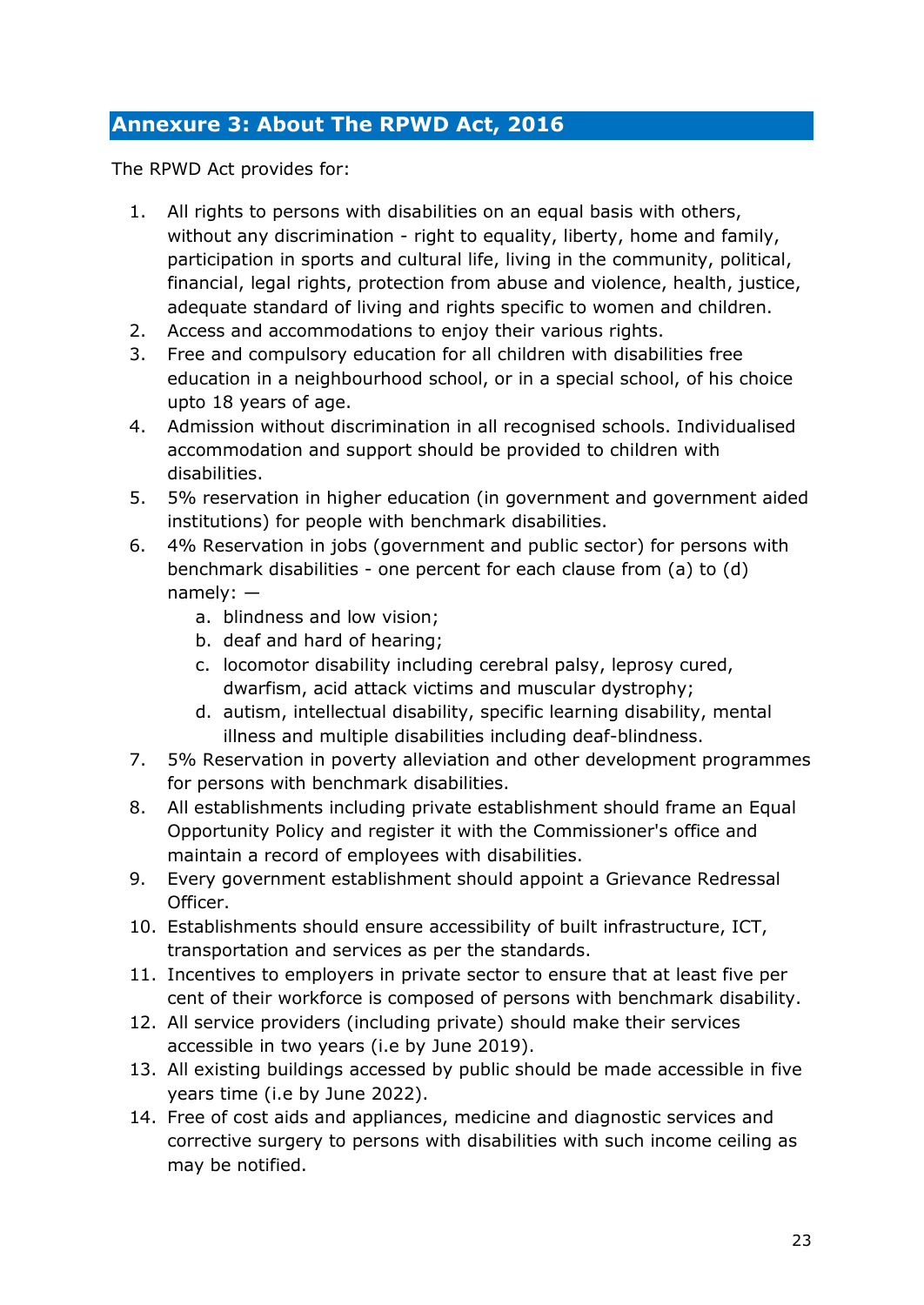- 15. Disability pension and unemployment allowance to persons with disabilities
- 16. Care-giver allowance to persons with disabilities with high support needs
- 17. Comprehensive insurance scheme for persons with disability.
- 18. Free healthcare in the vicinity especially in rural area subject to such family income as may be notified;
- 19. Barrier-free access in all parts of Government and private hospitals and other healthcare institutions and centres.
- 20. The quantum of assistance to the persons with disabilities under social security schemes and programmes should be at least twenty-five per cent. higher than the similar schemes applicable to others
- 21. Central and State Advisory Board and District Level committees with representation from all stakeholder groups should be constituted.
- 22. Chief Commissioner and State Commissioner with the power of the civil court to enforce the Act.
- 23. Special Courts at the District for providing for trying the offences under this Act.
- 24. Authorities to be designated for supporting persons with disabilities in exercise of their legal capacity.
- 25. Executive Magistrates to take specific steps when she/he receives complaints regarding any abuse /violence abuse, violence or exploitation.
- 26. Disaster Management activities should be inclusive. Data of persons with disabilities should be maintained by District level Disaster Management Authority,
- 27. Central and State Funds for ensuring resources for implementing the Act.
- 28. Punishments and penalties for any contravention of provisions of Act.